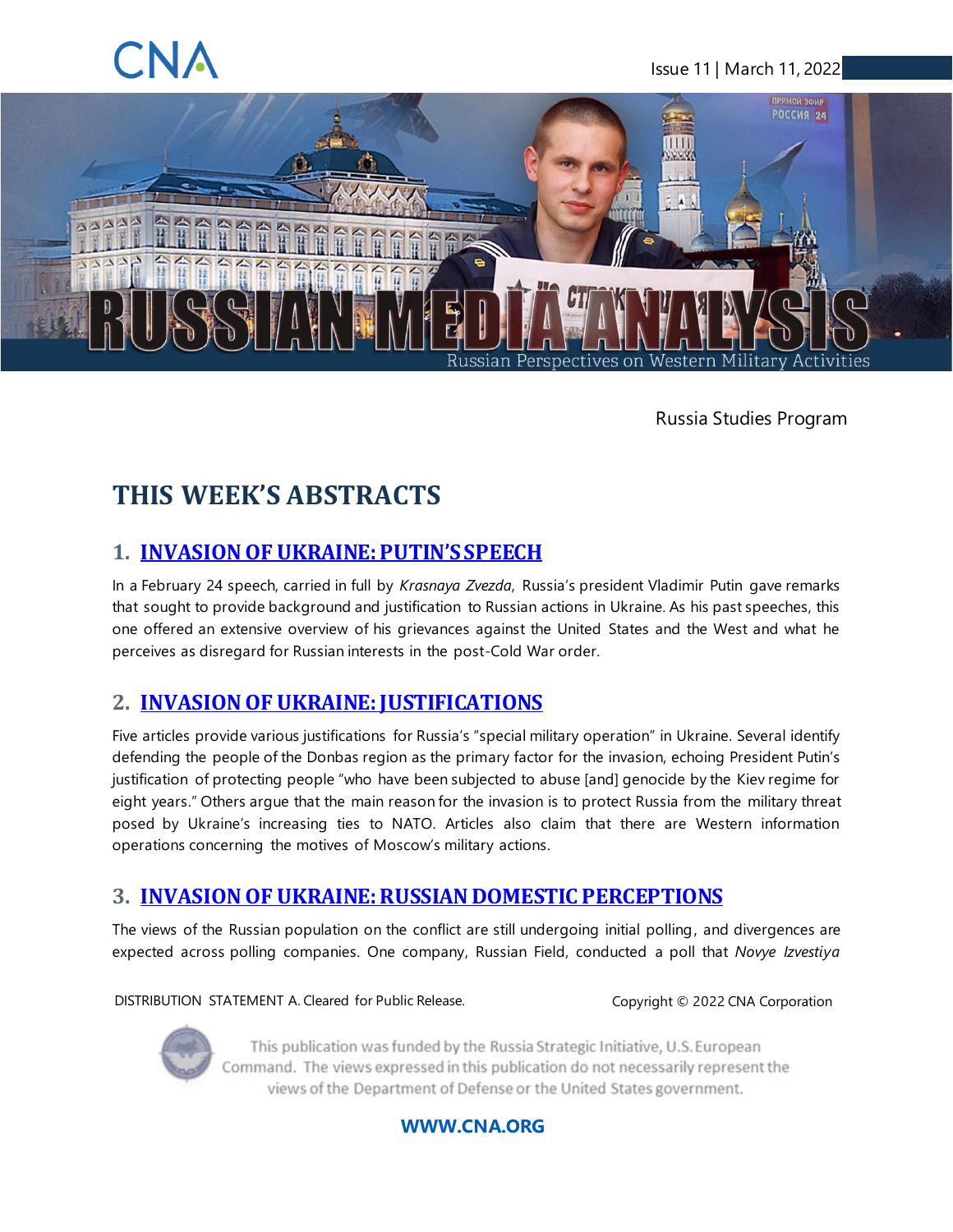reported as being particularly supportive of the conflict. The poll was on the larger side, with 2,000 respondents across Russia.

### **4. [INVASION OF UKRAINE: DISCUSSIONS OF WESTERN STRATEGY](#page-7-1)**

A large number of articles discuss Russian perceptions of Western strategy towards Russia and towards the conflict in Ukraine. Articles published before the invasion focus on the role of the United States in fomenting the conflict, and highlight US weaknesses that made Vladimir Putin decide that now was a good time to push to renegotiate the post-Cold War global order. Articles published in the early days of the invasion argue that the West is in the process of realizing that it underestimated Russian power and resolve and is looking to salvage its position.

### **5. [INVASION OF UKRAINE: NUCLEAR ISSUES](#page-9-0)**

Several articles discuss nuclear issues. An article in *Topwar.ru* argues that the US is potentially considering the infliction of a first disarming strike against Russia. An article in *Nezavisimoe Voennoe Obozrenie (NVO)* discusses the possibility of Belarusian and Ukrainian nuclear weapons. In *Gazeta.ru*, Irina Al'shaeva writes about the "special combat duty regime" requested by Russia's president Vladimir Putin for the Russian strategic forces. A *Novye Izvestiya* article points out that open source researchers have been tracking the movements of the US Boeing E-4B AWACS aircraft on the flight from Lincoln, Nebraska, after the Russian initiation of the Russian war in Ukraine.

### **6. [INVASION OF UKRAINE: THE THREAT FROM NATO](#page-10-0)**

Russian media also focused on the direct threat that NATO poses to Russia and to regional stability in Europe. The articles focused on the destabilizing effect of NATO force deployments near Russia's border, NATO's history of using military campaigns to achieve its geopolitical goals, and the risk of a broader conflict between Russia and NATO.

### **7. [INVASION OF UKRAINE: NATO ENLARGEMENT](#page-11-0)**

The potential further enlargement of NATO is both a cause and consequence of the conflict with Ukraine in the eyes of several Russian writers. Framed as a genuine threat to Russia, articles discuss the possibility of Scandinavian states joining the alliance as well as states in the Balkans such as Kosovo. Other writers reiterate the Russian line that NATO was never supposed to expand in the first place.

### **8. [INVASION OF UKRAINE: RESPONSES TO NATO MILITARY AID](#page-11-1)**

Russian media reflect a variation in attitudes on NATO military aid in Ukraine. Numerous commentators doubt the utility of Western assistance and dismiss it as disinformation; they say that the West is only providing older arms and materials, and criticize the selfish nature of overall Western involvement in the conflict. Other journalists express legitimate concern about the impact that such significant aid could cause in Ukraine. There is an unprecedented coordination of support, and it seems there is some surprise among journalists about the swift nature of such collaboration.

### **9. [INVASION OF UKRAINE: UKRAINIAN EU AND NATO MEMBERSHIP](#page-13-0)**

**2** distant future, especially considering the presence of Russian troops. Others highlight Ukraine's application Ukrainian membership in EU and NATO is still a point of interest in the media, especially amidst an active invasion in Ukraine. Several articles posit that an acceptance of Ukraine, if it occurs at all, is in the very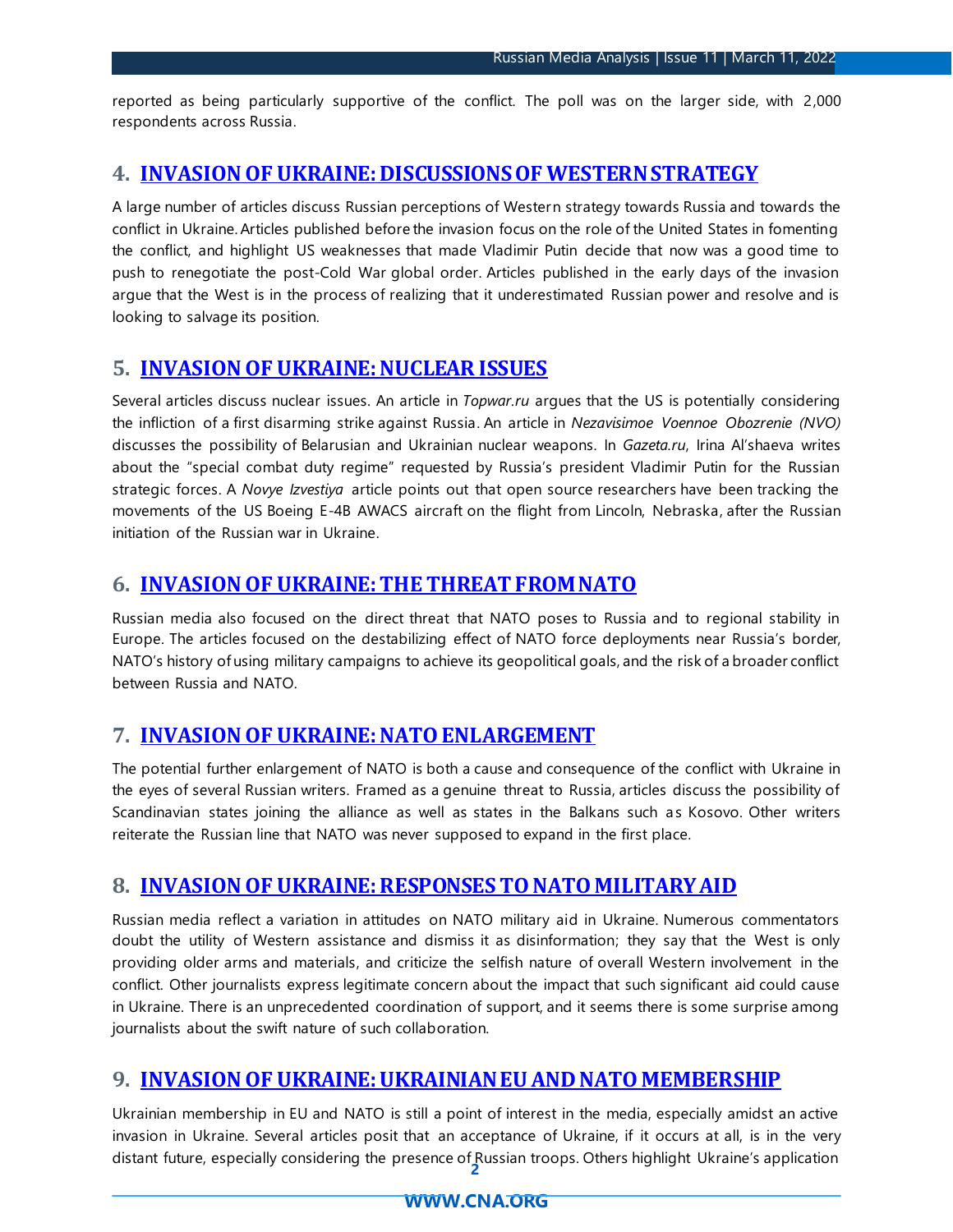as a forced response to Russian assistance in Donetsk and Luhansk and caution that Georgia and Moldova may be likely for EU candidate status as well. Overall, there is a shared opinion that Ukrainian membership in EU and NATO is not out of the question but has been made significantly more complex with current Russian activity in Ukraine.

#### **10. [INVASION OF UKRAINE: RESPONSES TO WESTERN SANCTIONS](#page-14-0)**

Numerous articles in the Russian press discuss the recent sanctions imposed on Russia and largely dismiss the significance of their long-term impact on Russian society, stating that they are more damaging to the West. Media commentators even welcome the challenge, stating that such independence will fix issues of Russia's import dependence and brain drain. Additionally, the Russian media analyze the challenges that the imposed sanctions will cause for specific Russian industry, such as shipbuilding and aviation capabilities and technology and computer chip development.

#### **11. INVASION OF UKRAINE: [RUSSIA'S FUTURE IN THE NEW ORDER](#page-16-0)**

Several articles focus on how Russia and its role in the world will change in the aftermath of the invasion of Ukraine. These articles suggest that sanctions will cause some pain but the sacrifice will be worthwhile to achieve the goal of ending the threat posed by an anti-Russian Ukraine and restoring Russia's greatness and sovereignty. The possibility of increasing internal repression to ensure national unity is also discussed in a positive light.

### **12. [INVASION OF UKRAINE: ROLE OF NEIGHBORING STATES](#page-17-0)**

States in the immediate vicinity of Ukraine are seen as potentially vital interlocutors in both the positive and negative sense for several Russian commentators. Poland and the wider east-central European NATO member-states are viewed as having taken a turn towards a decisive rearmament and preparation for future conflict. Meanwhile, Belarus holds its position as a key Russian ally, underlining its important role for Moscow as a constituent part of the Russian-Belarusian "Union State" and very likely a further consolidation of *de facto* Russian control over more elements of Belarus' statehood and independence.

### **13. [INVASION OF UKRAINE: TURKEY'S POSITION](#page-18-0)**

Russian commentators remain concerned about Turkey's role in the Russo-Ukrainian War and the geopolitical fallout from the conflict. Perspectives vary, from those who note Turkey's unwillingness to go along with the full spectrum of sanctions proposed by European and North American states , to others who reiterate the concern about the longer-term designs of Turkey's leadership in the broader Black Sea, Eastern Mediterranean, and even Central Asian states. Observers are particularly wary of Turkey's naval presence, which for some is described as a genuine threat to Russia's Black Sea Fleet, alongside Turkey's ability to block passage through the straits. The growing role of Turkey's Bayraktar TB2 combat drones also add impetus to commentator concerns.

### **14. [INVASION OF UKRAINE: THE BIOLABS CONSPIRACY](#page-18-1)**

Several articles once again raise the conspiracy theory about the role of US DTRA reference labs in the former Soviet Union states, but this time in Ukraine, referencing recent coverage in the UK newspaper *Expose*. In an article in *Sovetskaya Rossia,* Valentin Kasatonov argues that "US military biolabs in Ukraine" are the reasons for Russia's "special military operation" in Ukraine. In *Topwar.ru,* Yevgeniy Fedorov provides more conspiracy theories that the labs are a part of growing NATO infrastructure in Ukraine.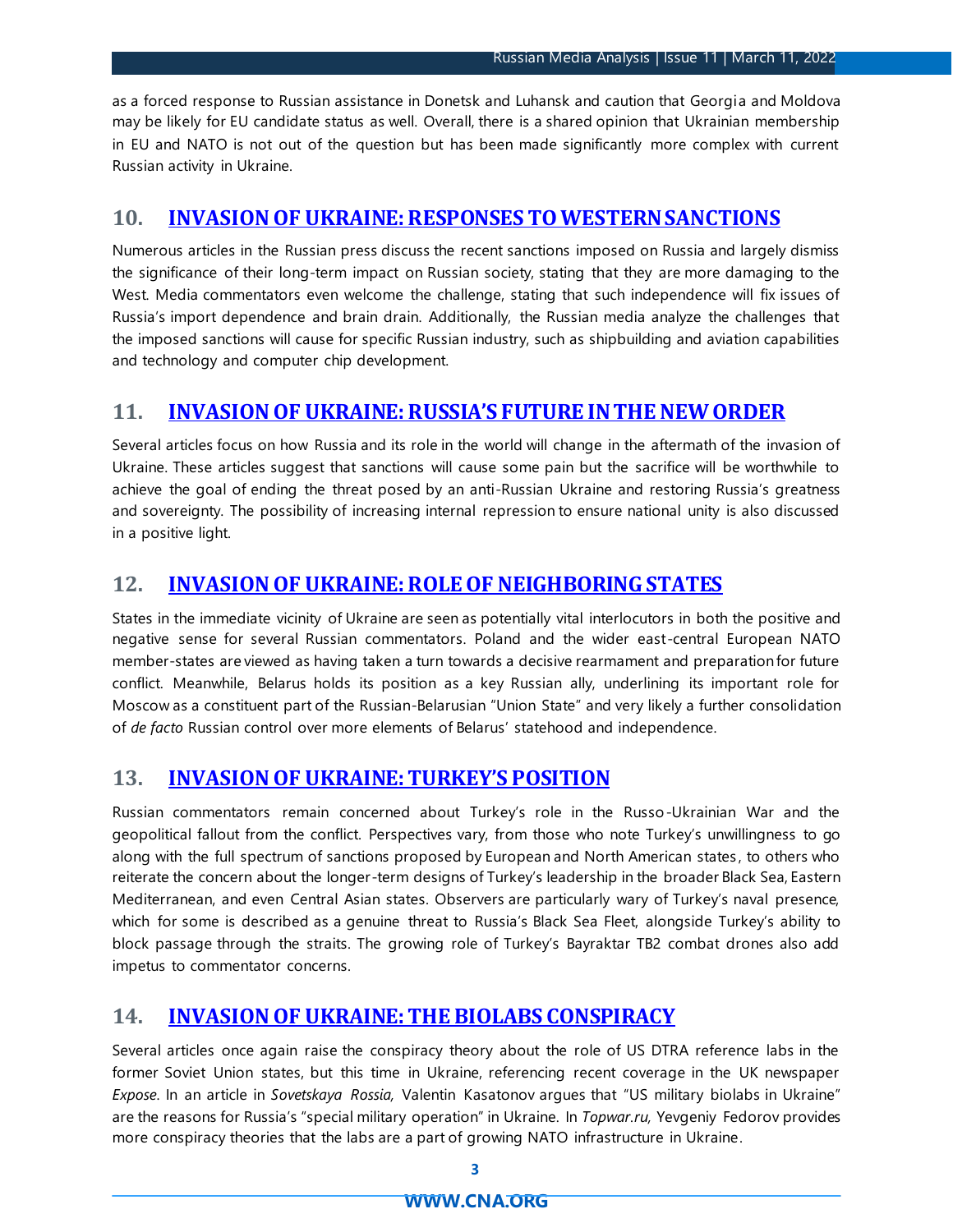### **15. [CHINA'S GEOPOLITICAL POSITION](#page-19-0)**

Russian commentators have noted the parallels between Russia's ongoing intervention into Ukraine—and the West's reaction—and China's presumed geopolitical designs for Taiwan. Some argue that while such parallels exist, they do not necessarily mean that China intends to support Russia's goals in Ukraine. Indeed, they argue that it is possible that this could be a major test of the strength of the Russian-Chinese relationship at the highest levels. Others are more sanguine about the relationship and argue that this provides a potential test-case for a future Chinese effort to retake Taiwan.

### **16. [RUSSIA-NICARAGUA RELATIONS](#page-20-0)**

Although most commentary in Russia remains focused on events in Eurasia and Eastern Europe, some look to other parts of the world as a means of shoring up the global picture of Russia's alliances and international relationships. An article in *NVO* looks to the political regime in Nicaragua. It argues that there is a friendly face in this Central American country, and that Russia can use it as "something [with which] to respond to US pressure in Europe" by further improving relations with this "soft underbelly of the United States."

### **17. [INFORMATION AND HYBRID WARFARE](#page-20-1)**

Several articles discuss how Russians understand the US/NATO approaches to information warfare and hybrid warfare. An article by Aleksandr Bartosh focuses on what he explains is a hybrid warfare in US and NATO strategies. An article in *Krasnaya Zvezda* focuses on the Western concept of "cognitive warfare." In an article in *Voenno-Promyshlennyi Kur'er (VPK)*, Sergey Korotkov argues that the "heat of information (hybrid) war [against Russia] has reached a critical point." In another *VPK* article, Leontiy Shevtsov analyzes what he calls "US and NATO information warfare operations."

#### **18. [SHORTCOMINGS OF THE US MILITARY](#page-21-0)**

One article responds to US Navy chief of staff Michael Gilday's recent comments that the Navy needs a fleet of more than 500 ships to meet its commitments in the forthcoming National Defense Strategy, noting that US shipbuilding capacity will be a major obstacle to reaching that goal. A second article examines the evolution of US aircraft carriers, and argues that the capabilities of current air wing configurations to counter an enemy are "significantly lower than they were" in the 1970s and 1980s. A third article examines US missile and air defense capabilities, arguing that capabilities were inefficiently developed due to US overconfidence in its pilots and aircraft.

### **19. [US AND EUROPEAN MILITARY CAPABILITIES](#page-22-0)**

Three articles discuss developments of specific US and European capabilities and systems. One article discusses the US Navy's public launch of its Snakehead underwater drone, "which apparently is being created in analogue to the Russian Poseidon submarine platform." A second article discusses the US Space Force's Deep space Advanced Radar Capability (DARC) project, which "will allow the delivery of accurate strikes against enemy satellites, and will also complete the formation of a unified system for coordinating the actions of the US armed forces around the planet." A third article discusses the "Eurodrone" project between Germany, France, Italy, and Spain.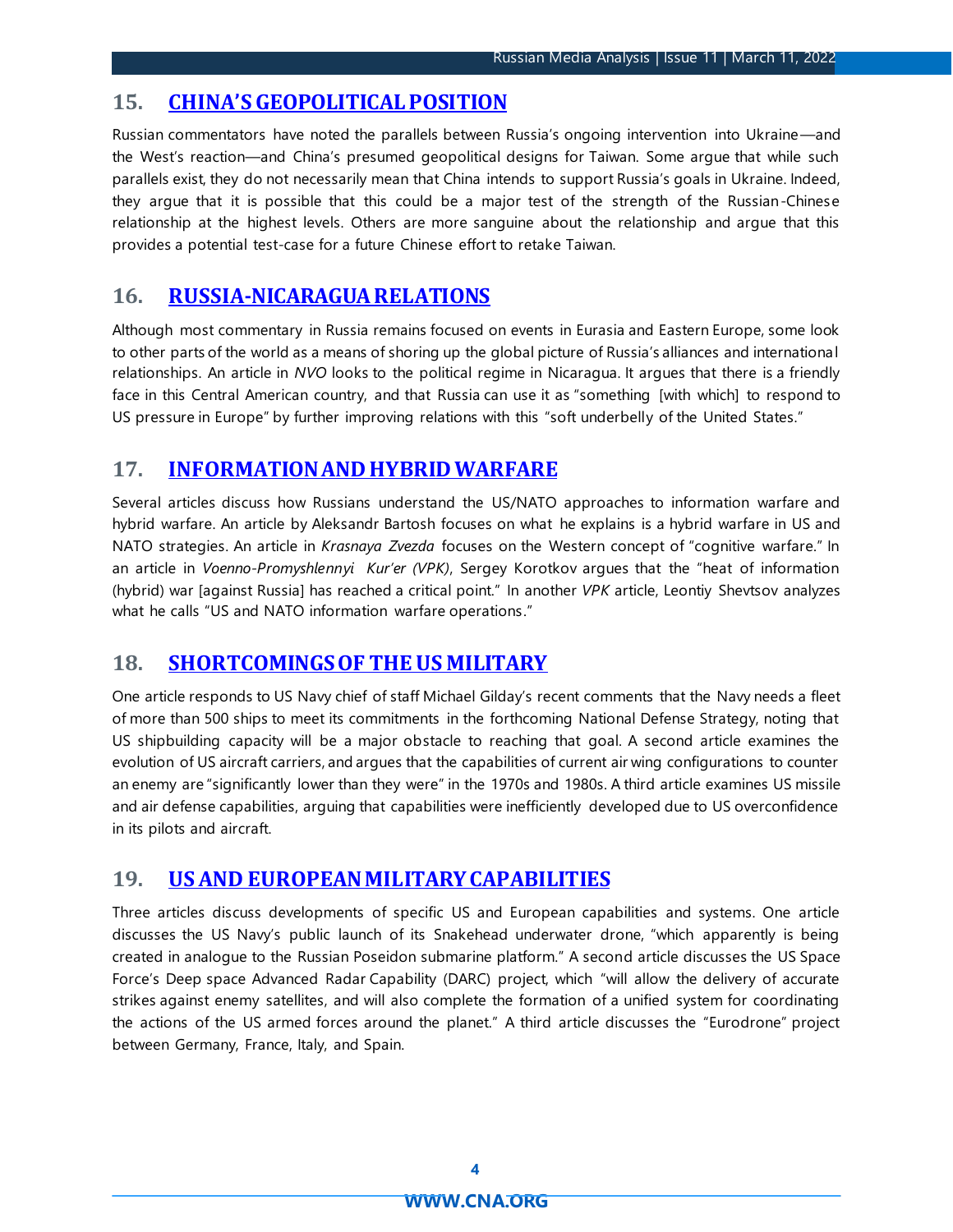# <span id="page-4-0"></span>**1. INVASION OF UKRAINE: PUTIN'S SPEECH**

In a February 24 speech, carried in full by *Krasnaya Zvezda*, Russia's president Vladimir Putin gives remarks that seek to provide background and justification to Russian actions in Ukraine.<sup>1</sup> Here are some of the main points he makes in this speech regarding the West:

- **NATO expansion is a significant cause for concern**. It is a "fundamental threat ... that year after year, step by step, [is] rudely and unceremoniously created by irresponsible politicians in the West in relation to our country." "The military machine is moving and, I repeat, is coming close to our borders."
- **Russia's efforts to negotiate were not successful because of Western attitudes**. "It is well known that for 30 years we have persistently and patiently tried to negotiate with the leading NATO countries on the principles of equal and indivisible security in Europe. In response to our proposals, we constantly faced either cynical deceit and lies, or attempts to pressure and blackmail."
- **Russia was perceived as being weak because of the Soviet collapse**. "The Soviet Union in the late 80s of the last century weakened, and then completely collapsed. The whole course of the events that took place then is a good lesson for us today; it convincingly showed that the paralysis of power and will is the first step towards complete degradation and oblivion. As soon as we lost our self -confidence for some time, and that was it—the balance of power in the world was disturbed."
- **Those who thought of themselves as Cold War victors acted without regard for others' interests** . "This applies to the entire system of international relations, and sometimes even to US allies themselves. After the collapse of the USSR, a division of the world actually began, and the norms of international law that had taken shape by that time—and the key, basic ones that were adopted at the end of World War II and largely consolidated its results—began to interfere with those who declared themselves the winner in the Cold War." "A state of euphoria from absolute superiority, a kind of modern kind of absolutism, and even against the background of a low level of general culture and arrogance of those who prepared, adopted and pushed through decisions that were beneficial only for themselves."
- **There are numerous examples of their actions**. Here, Putin discusses Yugoslavia, Iraq, Libya, and Syria. "In general, one gets the impression that almost everywhere, in many regions of the world, where the West comes to establish its own order, as a result, there are bloody, non-healing wounds, ulcers of international terrorism and extremism."
- **The West lied to the Soviet Union about NATO expansion**. Moreover, Putin references "US politicians, political scientists, and journalists" as authors of the notion that the US is an "empire of lies" and accordingly so is the whole "Western bloc."
- **Russia tried to partner with the West, but almost got destroyed in the process**. "After the collapse of the USSR, with all the unprecedented openness of the new modern Russia, the readiness to work honestly with the United States and other Western partners, and in the conditions of virtually unilateral disarmament, they immediately tried to put the squeeze on, finish off and destroy us completely. This is exactly what happened in the nineties, at the beginning of the 2000s, when the so-called collective West most actively supported separatism and mercenary gangs in the south of Russia. What sacrifices, what losses did all this cost us then, what trials did we have to go through before we finally broke the back of international terrorism in the Caucasus. We remember this and will never forget."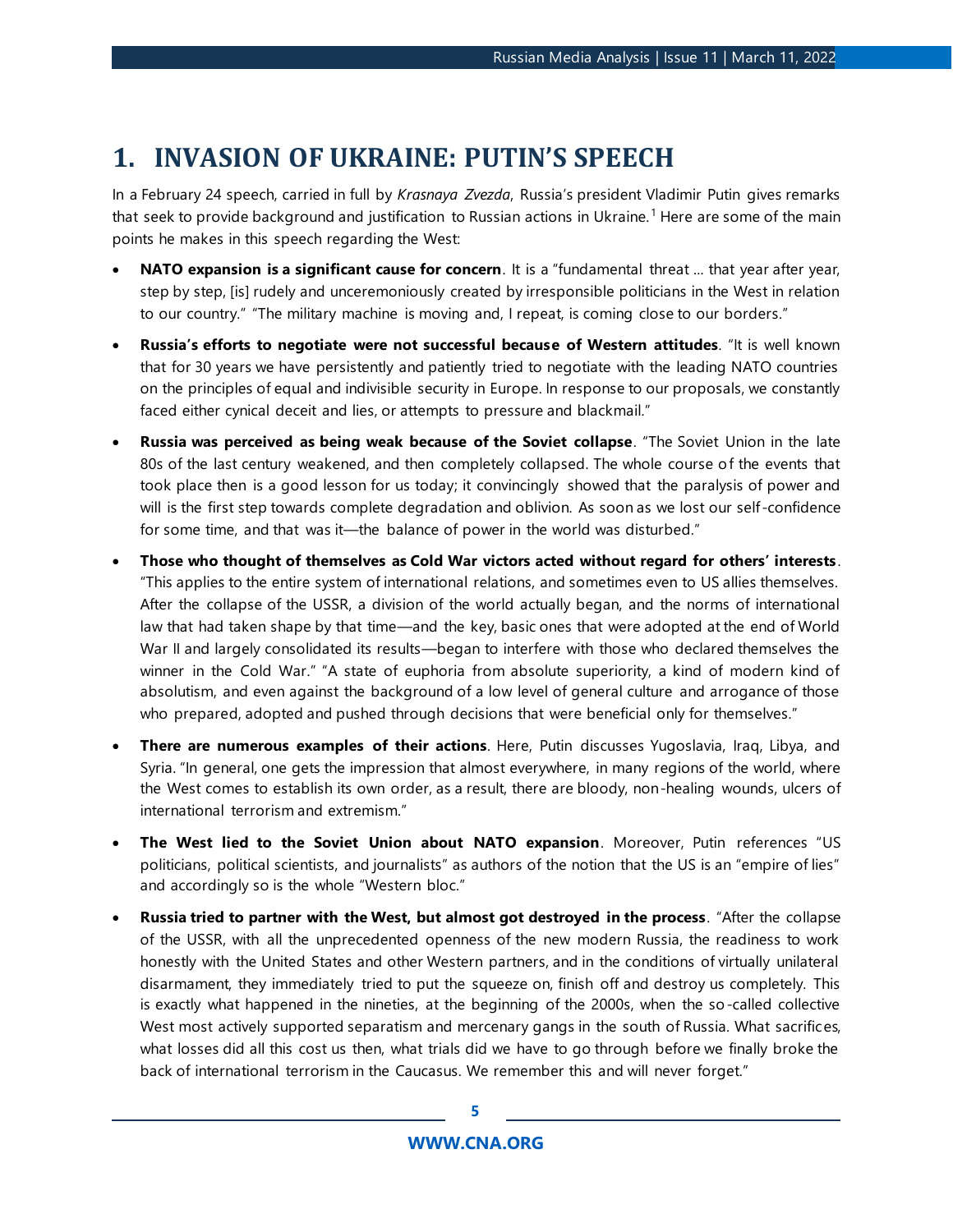- **The West also tried to impose its values on Russia.** "Until recently, attempts to use us in their interests, destroy our traditional values and impose on us their pseudo-values, which would corrode us, our people from the inside, those attitudes that they are already aggressively planting in their countries and which directly lead to degradation and degeneration, since they contradict the very nature of man."
- **Russia tried to negotiate in December 2021.** But, "everything [was] in vain. The US position does not change. They do not consider it necessary to negotiate with Russia on this key issue for us, pursuing their own goals, they neglect our interests."
- **If Russia doesn't act, it will be attacked like it was attacked in 1941 by Germany.** "As a result, the country was not ready to fully meet the invasion of Nazi Germany, which attacked our Motherland on June 22, 1941 without declaring war. The enemy was stopped and then crushed, but at a colossal cost. An attempt to appease the aggressor on the eve of the Great Patriotic War turned out to be a mistake that cost our people dearly. In the very first months of hostilities, we lost huge, strategically important territories and millions of people. We will not allow such a mistake a second time, we have no right."
- **Those pursuing hegemony have called Russia "their enemy."** We assess their economic and military threats "without illusions, with relative realism."
- **Russia will be unable to stop NATO expansion if it doesn't do so now.** "The problem is that in the territories adjacent to us, I note, in our own historical territories, an "anti-Russia" hostile to us is being created, which has been placed under complete external control, is intensively settled by the armed forces of NATO countries and is pumped up with the most modern weapons."
- **The US and NATO have "crossed the red line."** "For the United States and its allies, this is the socalled policy of deterrence (containment) of Russia, obvious geopolitical dividends. And for our country, this is ultimately a matter of life and death, a matter of our historical future as a people. And that's not an exaggeration—it's true. This is a real threat not just to our interests, but to the very existence of our state, its sovereignty. This is the very red line that has been talked about many times. They have crossed it."
- **NATO support is emboldening "nationalists and neo-Nazis" that pose a threat to the Donbass.**  Here, Putin offers an extensive discussion of "genocide" of the people in the Donbass and states that Russia has no plans to "occupy Ukrainian territories." The rest of the speech is an address to the peoples and the soldiers of Ukraine as well as to Russian citizens.

### <span id="page-5-0"></span>**2. INVASION OF UKRAINE: JUSTIFICATIONS**

Five articles provide various justifications for Russia's "special military operation" in Ukraine. Several identify defending the people of the Donbas region as the primary factor for the invasion, echoing President Putin's justification of protecting people "who have been subjected to abuse [and] genocide by the Kiev regime for eight years."<sup>2</sup> One Topwar.ru article, which refers to "Nazis" 11 times, states the following:

Justice is the first word that comes to mind. The last days of the post-Maidan Nazi regime in Kyiv have arrived. Our country began to finally resolve the urgent Ukrainian issue. This is the grandiose and tragic finale of the largest redistribution of spheres of influence in Eastern Europe, which the United States has started…By recognizing the Donbas, Russia has opened the way to peace for 4 million residents of the Donetsk and Luhansk People's

**[WWW.CNA.ORG](http://www.cna.org/)**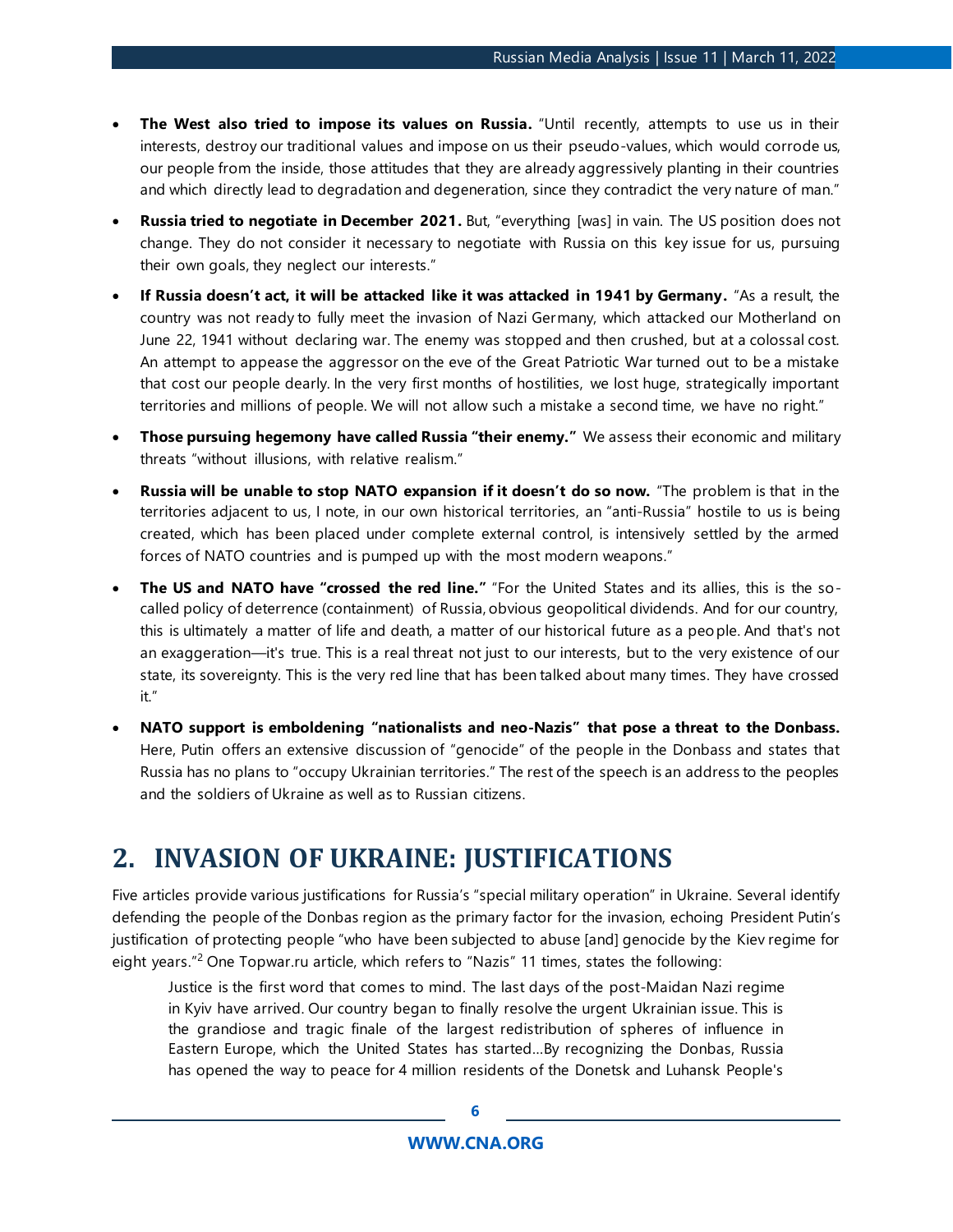Republics. The Donbas should not be the subject of bidding or an instrument of pressure for anyone... The Donbas should be able to live without listening to the whistle of shells.<sup>3</sup>

Several other articles argue that the main reason for the invasion is to protect Russia from the military threat posed by Ukraine's increasing ties to NATO. In a *Krasnaya Zvezda* article, Aleksey Podberyozkin (director of the Center for Military-Political Studies at MGIMO) states:

At the heart of Russian actions in Ukraine is a rational reason—to ensure its own security…It is obvious that since 2008, the United States, which is striving to shape the world order to fit its own needs, and [NATO], which it leads and which it actively uses to further its own interests, purposefully pursued a policy of aggravating the situation in Europe. This is evidenced by the expansion of NATO to the east and the buildup of the military presence of the North Atlantic Treaty Organization near Russian borders, plans to include Ukraine and Georgia in it, the potential expansion of the EU, giving [the EU] an increasingly open anti-Russian character, [and] the threat of nuclear weapons in Kyiv.<sup>4</sup>

Also blaming the West, Alexei Mukhin (Center for Political Information), in an interview with *Krasnaya Zvezda,* states: "Given that Ukraine has completely lost its sovereignty, all responsibility for what happened lies with the UK, Poland and the United States of America in the first place. They are the moderators, organizers, and executors of this war, as well as its main beneficiaries."<sup>5</sup> A third *Krasnaya Zvezda* article titled "Russia does not start wars. She finishes them," also lists self-defense as the primary motive. The author argues:

Overt hostility towards Russia has been more and more visible in recent years, acquiring various forms. Aggressive attacks on the part of the Ukrainian authorities, offensive rhetoric, and finally, just plain threats—all of this was abundant. Russia did its best to restrain such impulses of its neighbor. However, the pumping of the country with military weapons from abroad, which began at the end of last year, the strengthening of the makeup of its military, as well as the dangerous concentration of Ukrainian troops and nationalist formations near our borders left fewer and fewer chances to resolve the situation peacefully.<sup>6</sup>

One Topwar.ru article adds that because of this, "Ukraine must be turned into a global scarecrow."<sup>7</sup> The article continues by implying that curbing nuclear proliferation may have been another goal of the invasion. "It got to the point that the Ukrainian leader directly announced his intention to return to the nuclear program, that is, he actually declared Ukraine's readiness to possess nuclear weapons. To whom they could be directed towards, it is not difficult to quess."<sup>8</sup>

Several articles also claim that there are Western information operations concerning the motives of Russia's military actions. For example, one article argues, "There are more accusations of imperial intentions of our country, the desire to subdue Ukraine and all the near abroad, to restore the Soviet Union. Based on [these accusations], the West calls for closer rallying around the United States and continued pressure against Russia, primarily using sanctions in order to weaken our country as much as possible."<sup>9</sup> Another notes, "In fact, the entire information campaign about 'the accumulation of Russian troops near the border with Ukraine' was needed in order to reinforce the idea among the world community that Russia is the aggressor in the face of the upcoming Western (Ukrainian) provocation. Carefully laying the ground for a provocation, the Americans wanted [to deprive Moscow of] any non-military means for returning Ukraine to Russia's zone of influence."<sup>10</sup>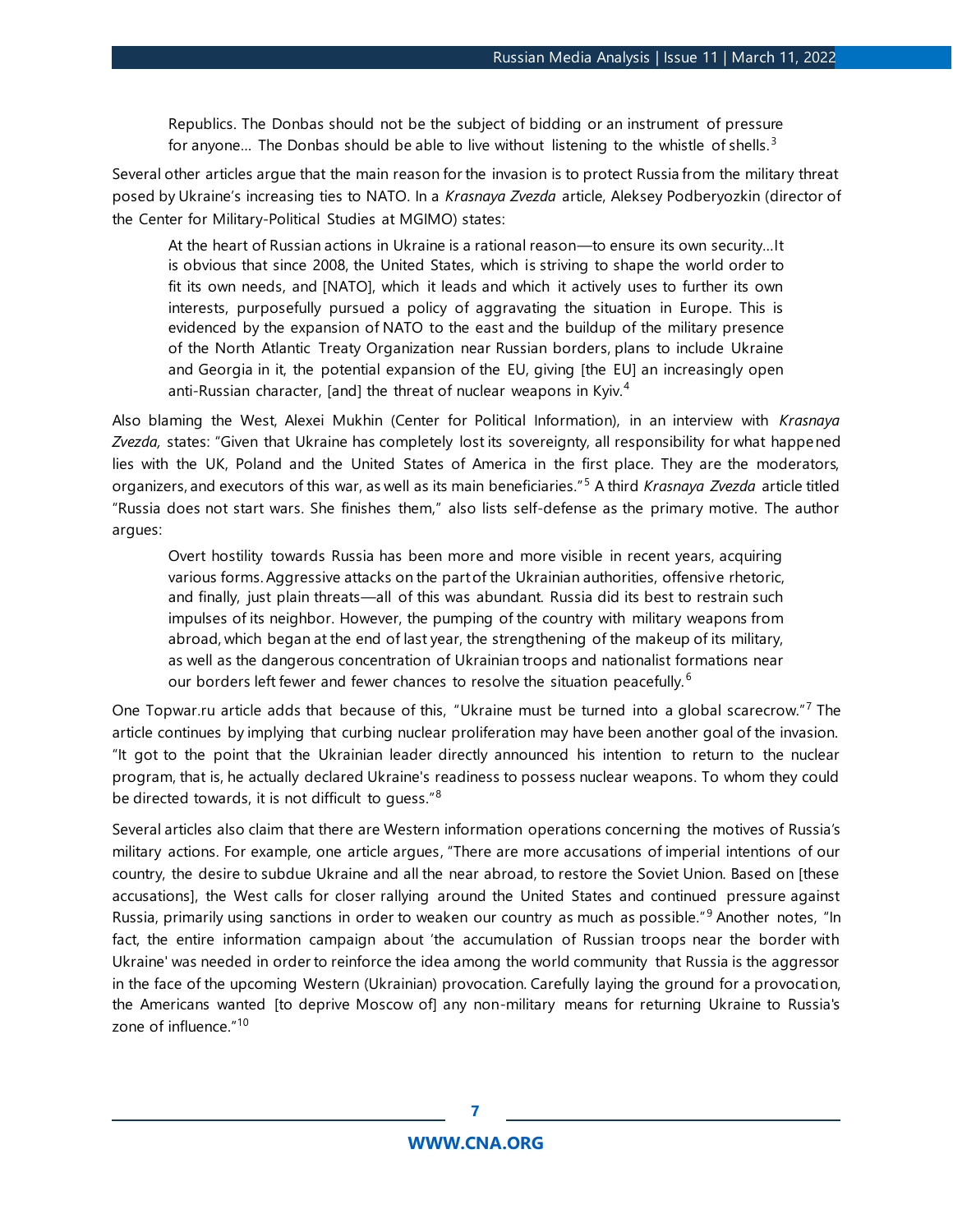# <span id="page-7-0"></span>**3. INVASION OF UKRAINE: RUSSIAN DOMESTIC PERCEPTIONS**

The views of the Russian population on the conflict are still undergoing initial polling, and divergences are expected across polling companies. One company, Russian Field, conducted a poll was that *Novye Izvestiya* reported as being particularly supportive of the conflict. The poll was on the larger side, with 2,000 respondents across Russia.

Among several points reported in the poll, *Novye Izvestiya* highlighted the high percentage of the population that watched Vladimir Putin's address to the nation at the beginning of the conflict (77.9%) as well as the fact that a majority supported the "special operation" (55.8%).<sup>11</sup> Interestingly, the poll did note that younger Russians were more negative in regard to the conflict, which also correlated with higher levels of education. The poll also reported that a majority of respondents consider the United States to be the initiator of the conflict (59.7%), while a third viewed NATO (30.3%) and Ukraine (28.9%), respectively, as the initiator. Finally, the poll noted that most respondents were very pessimistic about their future financial prospects, with only one-third believing that their financial status would be unchanged by events.

# <span id="page-7-1"></span>**4. INVASION OF UKRAINE: DISCUSSIONS OF WESTERN STRATEGY**

Many articles discuss Russia's perceptions of Western strategy towards Russia and towards the conflict in Ukraine. Articles published before the invasion focus on the role of the United States in fomenting the conflict, and highlight US weaknesses that made Vladimir Putin decide that now was a good time to push to renegotiate the post-Cold War global order. Articles published in the early days of the invasion argue that the West is in the process of realizing that it underestimated Russian power and resolve and is looking to salvage its position.

Writing in *Topwar.ru* just before the invasion, Aleksandr Samsonov argues that Washington is looking for a crisis to use to establish a new world order. He put forward the conspiracy theory that the West created the Covid pandemic to accomplish this, and is now seeking to consolidate its gains through a big war. The US needs the war to distract society from internal problems. "War allows you to get out of the credit economy's debt crisis…. The war will clear the way for a breakthrough into a new technological order. While Europe and Asia will deal with the aftermath of a major war, the US again be the world leader." The war will allow Washington and London to unite the West against the Russian threat, which will again be the evil empire. As the war drums beat louder and louder, Samsonov argues that Russia can only win by transforming into USSR 2.0, with its own vision of the future and ideology. This vision would highlight the spiritual over the material, and the truth over the law.<sup>12</sup>

In another article published before the invasion, Yevgeniy Fedorov suggests that Russia's strategy of pushing for negotiations from a position of strength has been effective in pressing Western leaders to engage on questions of European security that they have long ignored. He suggests that Putin felt that Biden was more predictable than Trump, and therefore could be pressured into concessions without worrying about an unexpected response that could lead to nuclear war. And Biden has acted the part, refusing to respond by projecting power as a signal of US resolve. The author believes that the resulting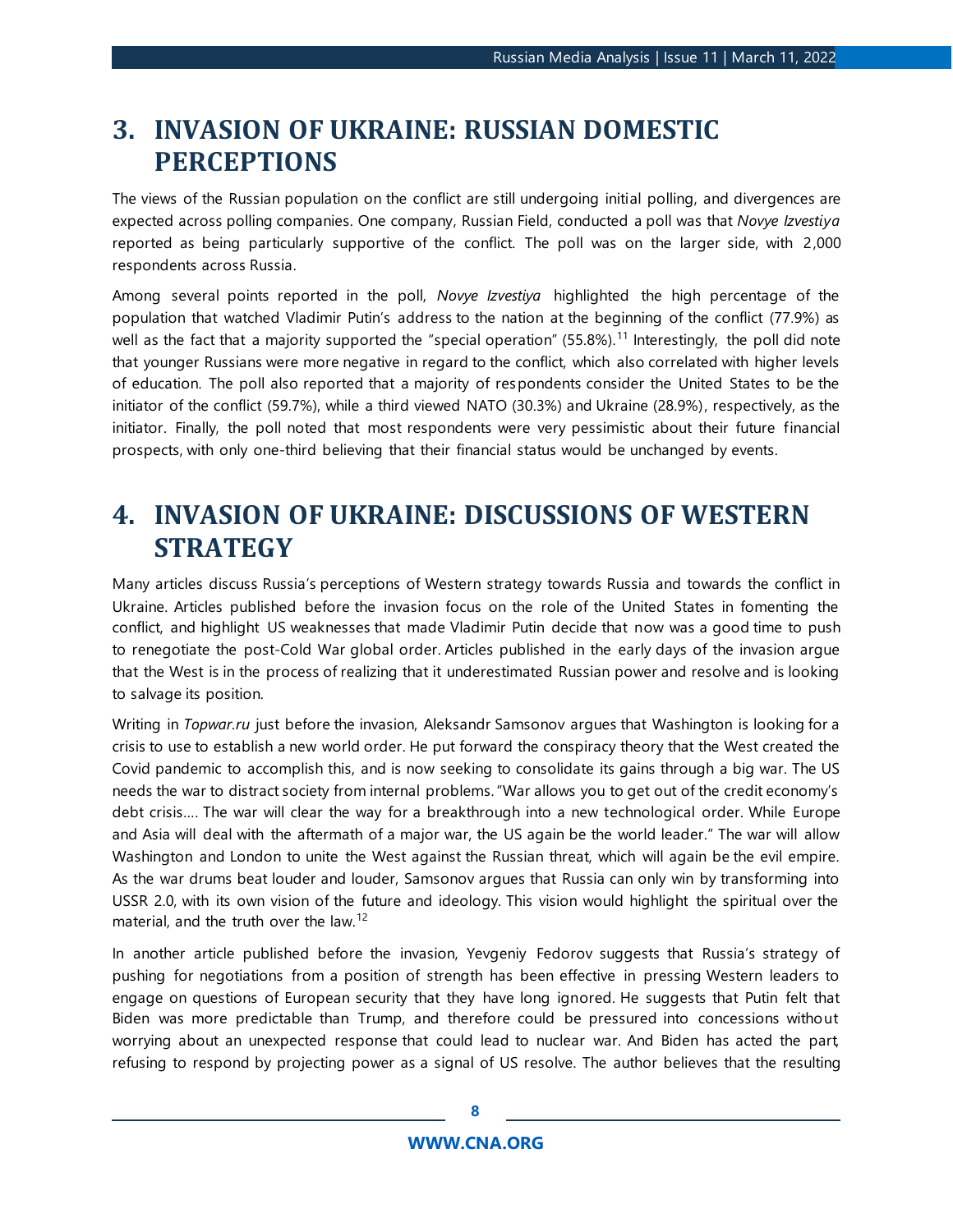easing of tensions may lead to some agreements on arms control, but will not result in any guarantees that NATO will stop expanding.<sup>13</sup>

In a *Rossiyskaya Gazeta* article, also published before the Russian invasion of Ukraine, Igor Dunaevsky suggests that the United States has provided Ukraine with carte blanche for any actions against the Donbas republics. Washington is sending a clear signal that it will blame Moscow and the "people's republics" for anything that happens in the region. The author argues that escalating the situation in Ukraine is the highest priority for the Biden administration, which is why it is ignoring Russian efforts to reduce tensions and continue talks on European security. He further argues that the United States is pressuring its European allies to toe the line and agree to Washington's position that the US and its European allies are fully aligned on this issue 14

In a final pre-war article, Viktor Krestyaninov suggests that the United States is worried that a war in Ukraine would end quickly with the fall of Kyiv. He argues that Western analysts now believe in the power of the Russian military because of three factors: the rapid and bloodless oper ation to annex Crimea, the effectiveness of Russian assistance to Syria in helping Bashar Asad to win that war, and the catastrophic US withdrawal from Afghanistan, which has reduced US influence in world affairs. For this reason, the US has given up Ukraine even before the start of the conflict and its experts are already discussing what will happen after Russian victory. Washington fears that a Russian victory will result in a loss of the United States' leading role in Europe and NATO's ability to secure peace on the continent.<sup>15</sup>

In the early days of the war, Russian authors focus on how the West is looking to stop the "special operation" in Ukraine. Sergey Kostin suggests that Western criticism is the result of fears that the attack on Ukraine will challenge US military dominance in Europe and that the West will lose the money it has invested in turning Ukraine into a NATO outpost. The Western response is an effort to isolate Russia, but this will not work because China and other non-Western states support Russian efforts to break Western dominance.<sup>16</sup>

Writing in *Topwar.ru*, Yevgeniy Fedorov suggests that the proposed Western concessions that he had deemed a way out of the conflict in his previous article published a few days earlier, were actually a crafty plan to take the pressure off Ukraine before reneging on their commitments. He says that Joe Biden has been acting like a bull in a china shop, refusing to consider Russia as a partner for discussions and seeking to heal the trauma of Afghanistan by insulting Russia. "The Anglo-Saxon world could to no extent consider the importance and significance of the Russian point of view," which was not focused on global ambitions but just on regional influence. "Was that asking so much?" he asks rhetorically. He compares the US policy of creating a NATO outpost on Russia's border to the placement of missiles in Cuba in 1962 and the US reaction to that. "Thirty years of unsuccessful attempts by our country to integrate into the world order on an equal footing ended in nothing…. NATO showed Russia a place in the back rows. Our country was left with a simple choice—capitulation with loss of part of sovereignty or a forceful attempt to undermine the Washington way of thinking and seeing the world [that would] transform the unipolar post-Soviet world into a truly multipolar structure that takes into account the interests of all parties." 17

Vladimir Yevseyev suggests that the West continues to experience the illusion that the world is unipolar whereas it has actually already become multipolar and the United States can no longer dictate its will to independent states. He argues that it would be naïve to consider NATO a defensive alliance given its attack on Yugoslavia in 1999. He also notes that in 2020, NATO declared Russia the main military threat to its security. The Ukrainian leadership has for many years sought to force the population to accept NATO membership and has suppressed mass protests against NATO. It has also sought to review its non-nuclear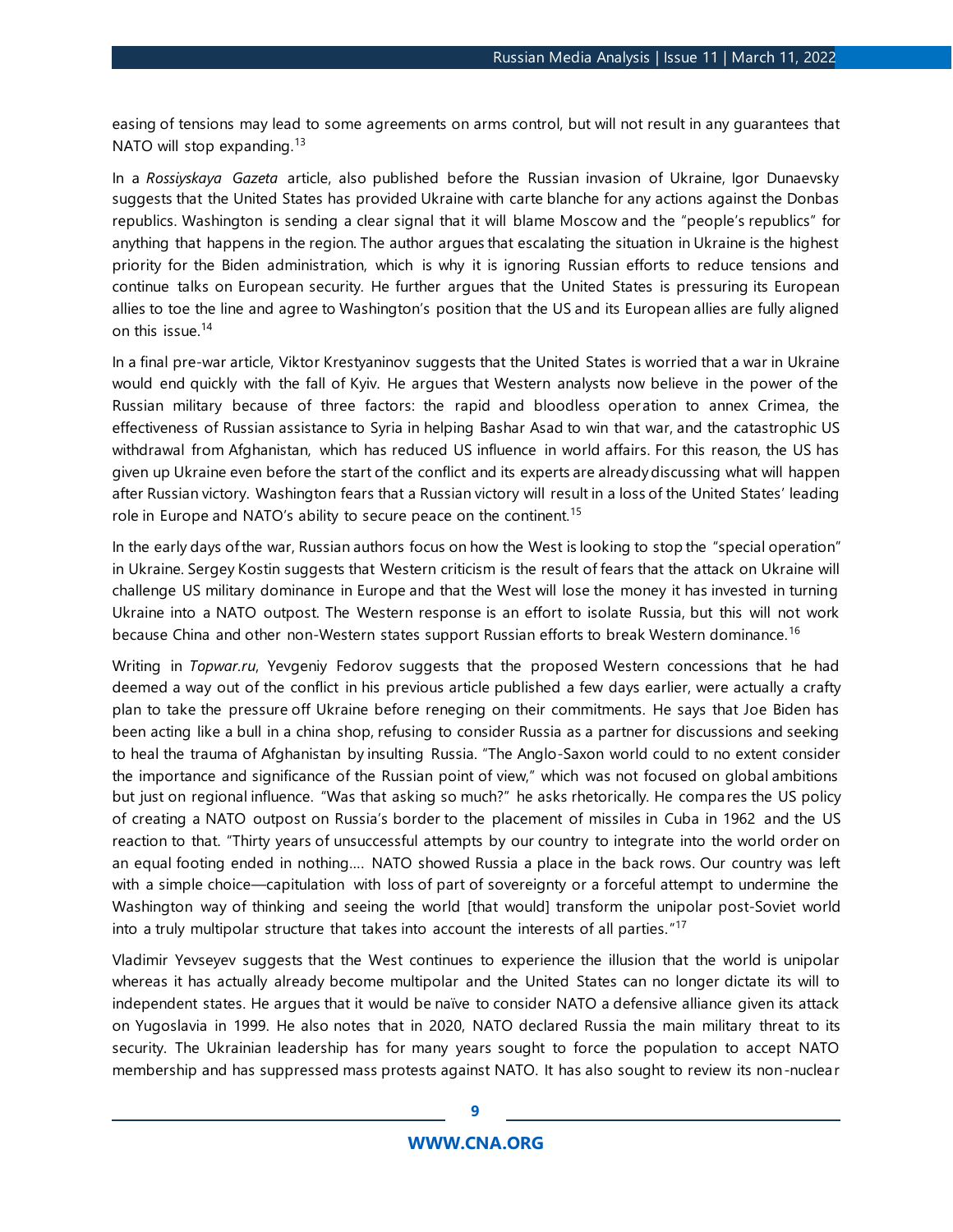status, a statement which did not bring any objections from the United States. These statements and actions exhausted Russia's patience and led to the "special operation" against Ukraine.<sup>18</sup>

An article in *Gazeta.ru* by Nikita Folomov discusses the evolution of Western strategy in the second week of the Russian invasion. He suggests that the US effort to engage Russia in talks on the condition that it first withdraw its troops is an effort to maintain US positions in eastern Europe. He interviews a number of Russian experts on the United States. Dmitry Suslov thinks that the US is trying to prevent a Russian victory in Ukraine and to preserve the anti-Russian Ukrainian leadership that it has developed in recent years. Konstantin Blokhin argues that the West is in "a state of shock from the effectiveness of the Russian military" and the speed with which Russia "has carried out a geopolitical revolution." He also notes that US rhetoric since the invasion has been more moderate than that of European leaders.<sup>19</sup>

### <span id="page-9-0"></span>**5. INVASION OF UKRAINE: NUCLEAR ISSUES**

Several articles discuss nuclear issues.

A February 23 article in Topwar.ru by Andrey Mitrofanov argues that the US is potentially considering the infliction of a first disarming strike against Russia.<sup>20</sup> The author notes that Russia's strategic nuclear weapons are the "only thing that prevents the US from 'seizing us by the throat.'" And, "if Russia didn't have nuclear weapons now, along our borders, there would be military conflicts with former Soviet republics armed with American weapons and openly supported by the United States, the Japanese would have already landed on the Kuril Islands, the Kaliningrad region would be divided between Poland and Lithuania, and so on." He further argues that the main danger lies in the US believing that they could get away with a disarming strike on Russia. But, even then, he notes that while Russia's retaliatory capacity may be weakened by a US first strike, China could potentially also pitch in to attack the United States. Ultimately, the author's main points center on his proposal for an echeloned anti-torpedo system on SSBNs.

A February 25 article in *NVO* focuses on the possibility of Belarusian and Ukrainian nuclear weapons. <sup>21</sup> It first discusses the nuclear dimension of the "Allied resolve-2022" exercise, noting that Russia's defense minister Sergey Shoigu said that the training was conducted to exercise "the command and control of nuclear weapons and weapons of elevated potential danger in a single command contour as part of conducting a strategic forces operation." The author then discusses Belarus' potential possession of remaining Soviet infrastructure for nuclear missile operations as well as Lukashenka's desire to procure the Iskander missiles. The author then focuses on Ukraine's potential capability to acquire nuclear weapons. It states that Ukraine doesn't have "competencies in the area of creating nuclear weapons," but it is still "trying to blackmail the West with its readiness." The author notes the possibility that the US will train Ukrainians to employ the Europe-based B61-12 bombs or will disown Kyiv like Pyongyang, with the second scenario being much more likely, according to the author's thinking.

In a February 28 article in *Gazeta.ru,* Irina Al'shaeva writes about the "special combat duty regime" requested by Russia's president Vladimir Putin for the Russian strategic forces.<sup>22</sup> The article quotes Putin as saying, "The highest officials from NATO's leading nations are allowing aggressive sayings against our country, and so I order the minister of defense and the chief of the general staff to transition the Russian army's deterrence forces into a special regime of carrying combat duty," and notes that Putin also highlighted the sanctions against Moscow. It then quotes several Russian experts as speculating what the "special combat duty regime might mean," hinting at NC3 readiness and the possibility of warhead handling. (As of this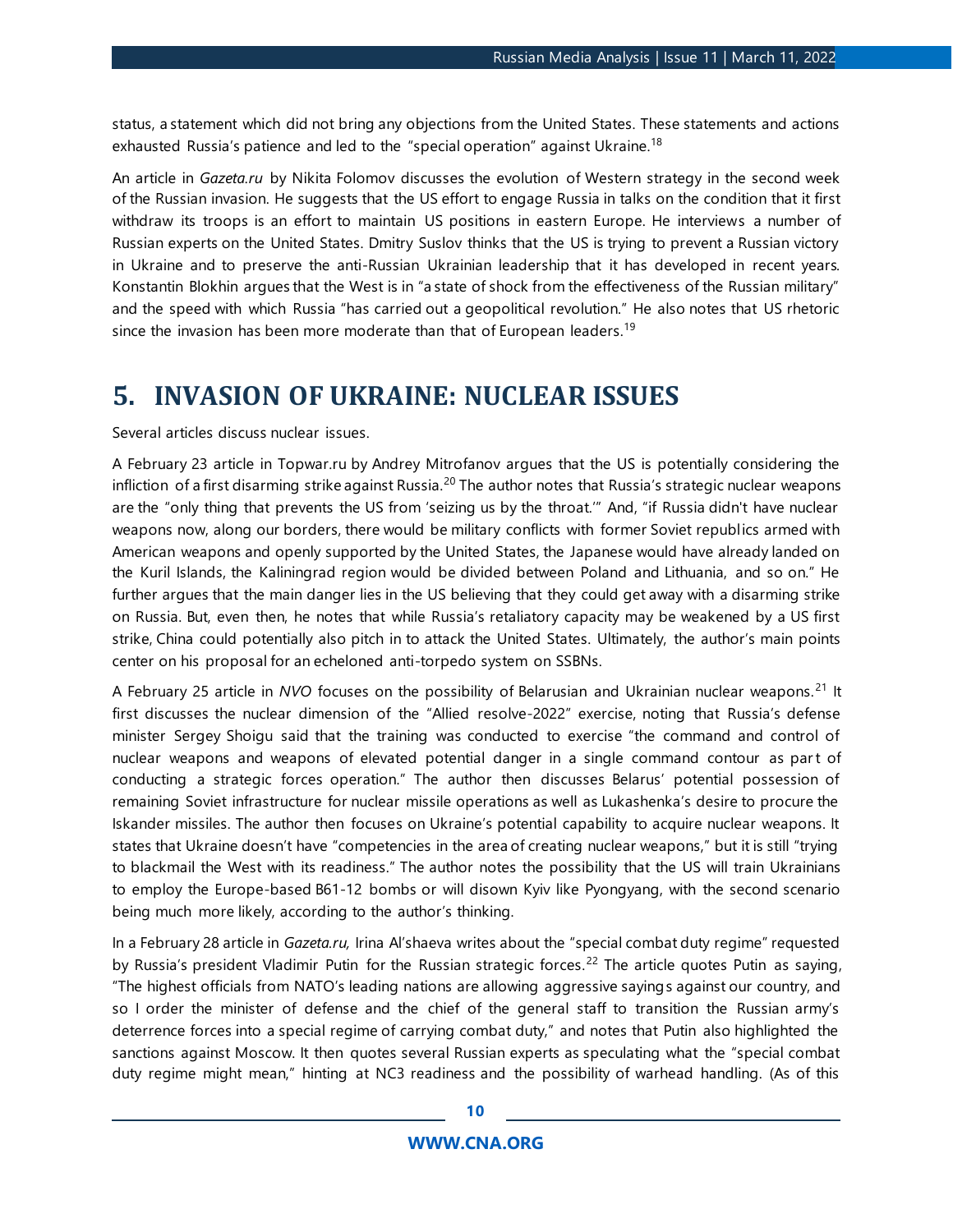writing, open sources suggest that it instead means increased manning.)<sup>23</sup> One of the experts, Aleksey Leonkov, the editor of the magazine *Arsenal of the Fatherland*, is quoted as saying "Thus, Putin has warned the US and NATO about the scariest for them consequences. For example, Great Britain openly says that it wants to destroy the Russian economy—this is a direct threat. And we are saying to them: if you move, a missile will fly, you will be unable to stop it."

A March 3 *Novye Izvestiya* article points out that open source researchers have been tracking the movements of the US Boeing E-4B AWACS aircraft on the flight from Lincoln, Nebraska, after the Russian initiation of the Russian war in Ukraine. $^{24}$  It notes that the aircraft is intended to transport the US President and the highest-level officials in case of a crisis or a nuclear threat.

### <span id="page-10-0"></span>**6. INVASION OF UKRAINE: THE THREAT FROM NATO**

Russian media also focused on the direct threat that NATO poses to Russia and to regional stability in Europe. The articles focused on the destabilizing effect of NATO force deployments near Russia's border, NATO's history of using military campaigns to achieve its geopolitical goals, and the risk of a broader conflict between Russia and NATO.

Just before the invasion, Russia's ambassador to Poland gave an interview to *Izvestiya,* in which he discussed the threat posed by NATO deployments near Russia's borders. He particularly focused on the deployment of US missile defense systems near Kaliningrad, which he argued could also launch Tomahawk intermediate range cruise missiles at Russian targets. He argued that these deployments go against the spirit of the 1997 NATO-Russia Founding Act and undermine international security.<sup>25</sup>

Aleksandr Gasyuk suggests that NATO has long practiced the strategy of using bombing operations to "open the door to peace" by forcing other countries to accept NATO terms. He discusses NATO operations in Bosnia in 1995 and Yugoslavia in 1999 as the start of the widespread use of humanitarian intervention, which resulted in widespread civilian casualties and attacks on Serbian media facilities and on the Chinese embassy in Belgrade. While the article does not directly suggest a relationship between these operations and Russia's attack on Ukraine, it clearly implies that Russia is simply following in the steps pioneered by NATO.<sup>26</sup>

A short article in *Novye Izvestiya* notes that the government of Transnistria has raised the alert level of its armed forces due to a perceived high risk of attack from NATO forces. The article argues that the deployment of additional forces, including aviation, in nearby NATO countries has increased fears of an imminent attack, potentially as a means of drawing Russia into a conflict in a location where it does not have sufficient forces to act.<sup>27</sup>

Finally, Vladimir Mukhin discusses the danger that the internationalization of the war in Ukraine could result in fighting between Russia and NATO. He discusses the formation of a foreign legion for territorial defense in Ukraine, as well as the possibility that Ukrainian-operated MiG-29 aircraft donated by Poland, Bulgaria, and Slovakia could operate from Polish airfields. These aircraft would replace the significant losses sustained by the Ukrainian air force in the early days of the fighting, according to Mukhin. He argues that if Ukrainian combat aircraft launch combat missions from Polish airfields, Russia would attack and destroy these airfields. This would result in a direct confrontation between Russia and a NATO member state, potentially leading to a major war between Russia and NATO.<sup>28</sup>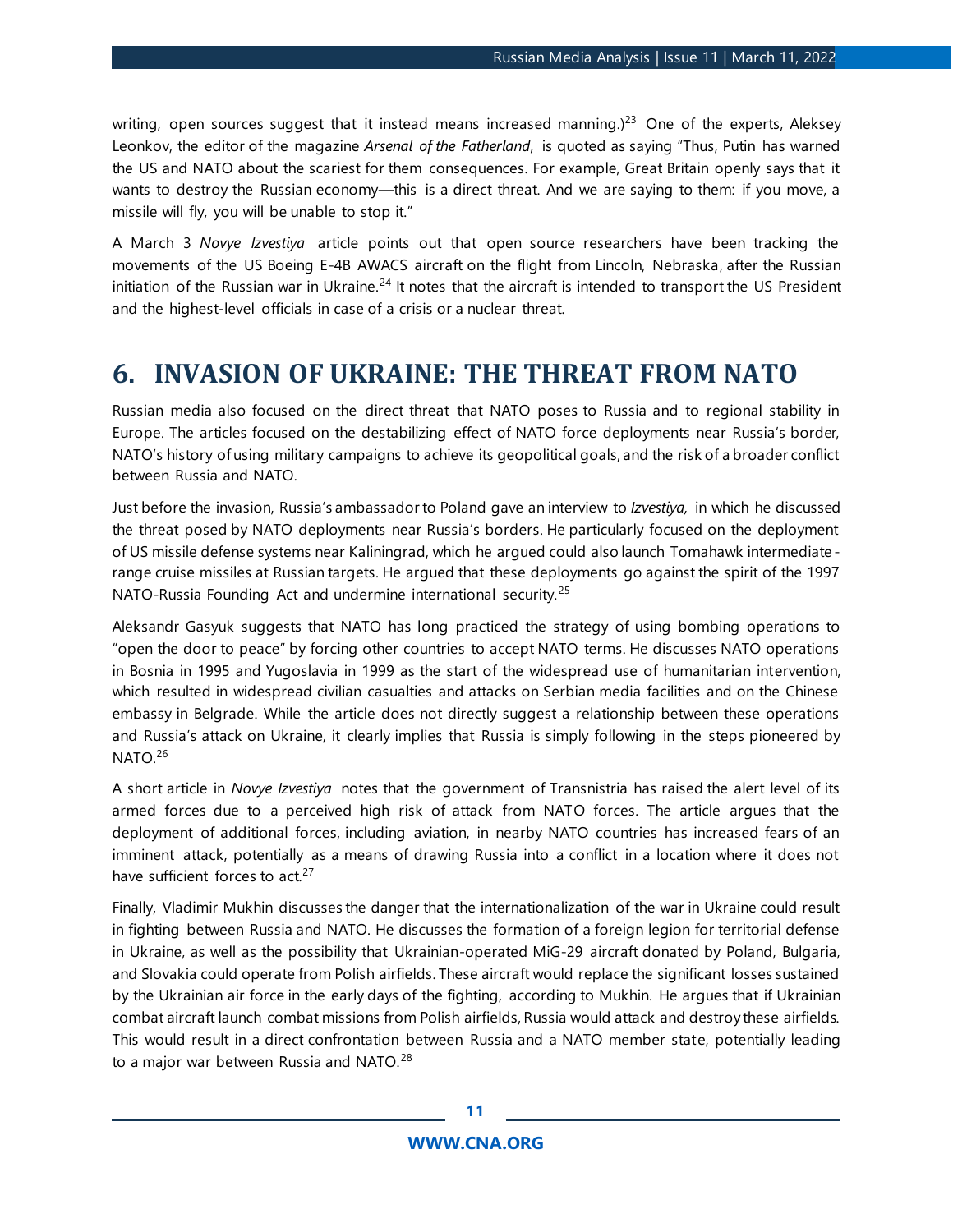### <span id="page-11-0"></span>**7. INVASION OF UKRAINE: NATO ENLARGEMENT**

The potential further enlargement of NATO is both a cause and consequence of the conflict with Ukraine in the eyes of several Russian writers. Framed as a genuine threat to Russia, articles discuss the possibility of Scandinavian states joining the alliance as well as states in the Balkans such as Kosovo. Other writers reiterate the Russian line that NATO was never supposed to expand in the first place.

NATO's expansion to different parts of formally unaligned Europe is a point of relevance for some Russian writers. Two articles in *Gazeta.ru* make this clear. One, by Ivan Polovinin, points to the prospects of Finland joining NATO. Reports cite expert assessments from Russian researchers, all of which argue that if Finland joins, all non-Russian states in the Baltic Sea will be NATO adversaries.<sup>29</sup> The probability of joining, however, is uncertain. Polovinin quotes Timofey Bordachev of the Valdai Club as saying, "This scenario is realistic with a probability equal to statistical sociological studies on the attitude of Finnish society towards this topic that is, 50/50, according to the latest estimates." Others suggest that the likelihood is even lower, given hesitancy over Finland's broader place in Europe, its economic connections to Russia, and its long-held neutral status.

This is compared to the situation in Kosovo, where, according to an article by Nikita Folomov, the state's intention is clear, but the acceptability of membership is more in question.<sup>30</sup> He states that some experts believe NATO "may enter 'on the sly'" but that this would be destabilizing and of dubious help to maintaining alliance unity. Any form of "accelerated accession" would antagonize Serbia, which is also an EU candidate. One expert interviewed in the article was Ekaterina Entina, head of the Black Sea-Mediterranean Studies Department at the Institute of Europe of the Russian Academy of Sciences . She stated that the idea behind Kosovo pushing for membership—and this being reviewed favorably by NATO member-states—is "to create an idea among the Serbs that any new 'painful' problems for Belgrade are provoked by nothing more than Moscow's actions in the international arena."

According to Vladimir Ivanov, writing in *NVO*, new information from declassified minutes of a meeting between the United States, Great Britain, France, and Germany in 1991 confirms that in the early 1990s NATO was never supposed to expand into Central and Eastern Europe.<sup>31</sup> He reviews a recent article in *Der Spiegel*, which reports that a Boston University professor, Joshua Shifrinson, had discovered and published the document. Ivanov underlines the points in the minutes which "note that during the negotiations between the FRG, the GDR, the USA, the USSR, Great Britain and France, representatives of the West made it clear that NATO would not expand, and the alliance could not offer membership to Poland and other countries of Eastern Europe. to explain to the Soviet Union in the 2 + 4 negotiations, as well as in other negotiations, that we do not intend to benefit from the withdrawal of Soviet troops from Eastern Europe, NATO should not expand to the east either formally or unofficially…"

# <span id="page-11-1"></span>**8. INVASION OF UKRAINE: RESPONSES TO NATO MILITARY AID**

Russian media reflect a variety of attitudes on NATO military aid in Ukraine. Numerous commentators doubt the utility of Western assistance and dismiss it as disinformation; they say that the West is only providing older arms and materials, and criticize the selfish nature of overall Western involvement in the conflict. Other journalists express legitimate concern about the impact that such significant aid could cause in Ukraine.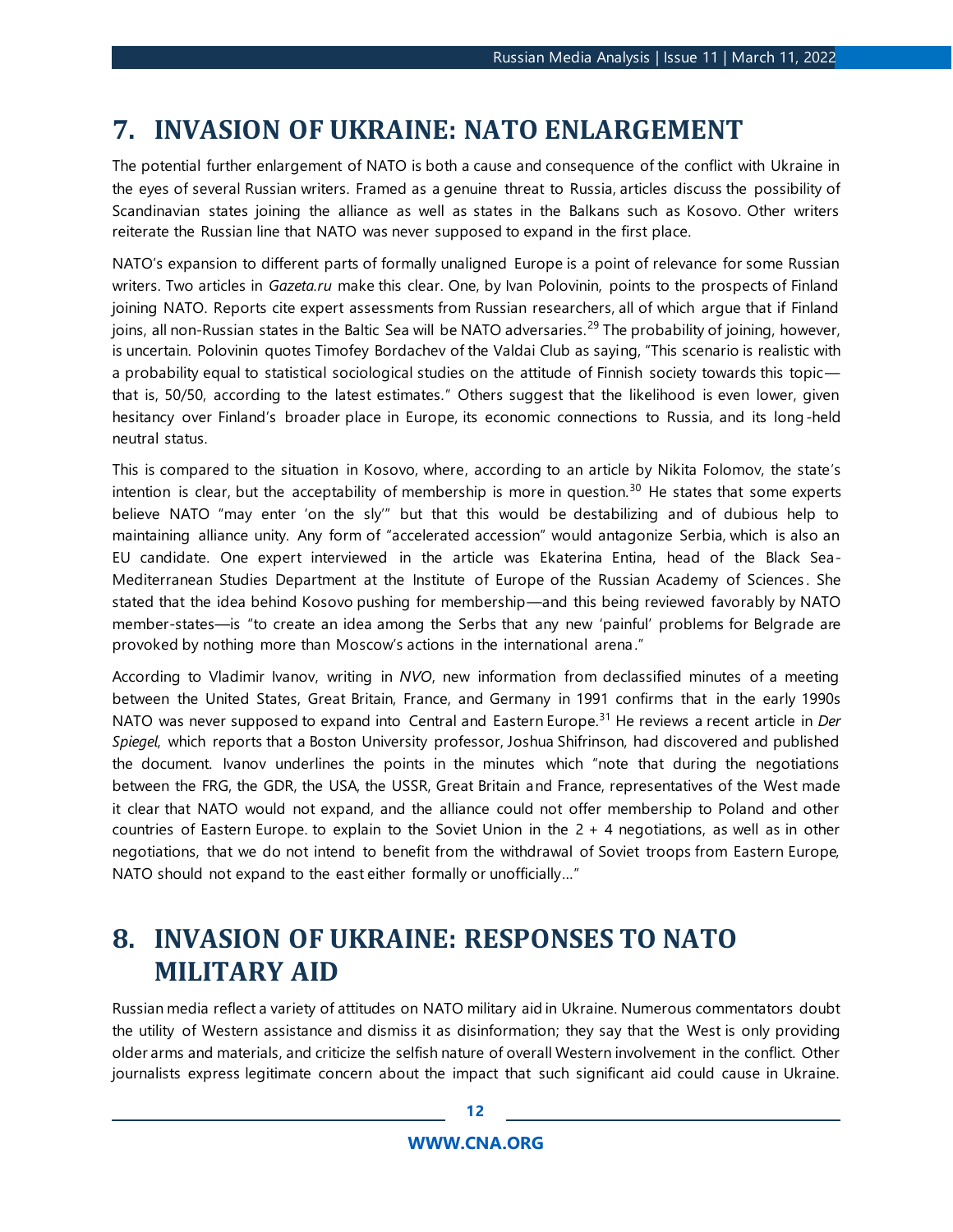There is an unprecedented coordination of support, and it seems there is some surprise among journalists about the swift nature of such collaboration.

Valeria Masterov expresses concern in her *Nezavisimaya Gazeta* article regarding the extensive European cooperation in providing Ukraine with military and humanitarian aid. She reflects on the efforts of the Polish president to coordinate European allies to consider deployment of forces on the eastern flank of the NATO Alliance. The article even portrays a level of respect for the coordination of actions in response to Russia's invasion of Ukraine, and for Poland's leadership in supporting NATO efforts to bolster eastern defenses and provide military and humanitarian assistance to Ukraine. It is noted that NATO will not supply planes or troops, in order to expressly remain removed from the conflict, despite the massive numbers of arms being shared.<sup>32</sup>

Most other Russian media reports share doubts about the European collaboration's level of effectiveness and dismiss the utility and modern state of military aid being provided.

In a February 28 *Novye Izvestiya* article, Alexander Sychev cites Josep Borrell's announcement that they will send combat aircraft, and expresses the complications that will cause, as it moves into the grey zone of tactical support. He also reports rumors regarding the UK's suggestions that they might allow volunteers to fly to Ukraine. The article, among others, shares its doubts and confusion regarding the level of European commitment to Ukrainian defenses.<sup>33</sup>

In a February 25 article in *NVO*, Alexander Shirokorad criticizes the long-term support that Ukraine has received from NATO, beginning in 2014 with NATO's supply of mortars, sniper rifles, long-range strike drones, etc. He writes, "It's time to call a cat a cat, and the conflict in Donbass is a local war waged by Ukraine and NATO against the population of the unrecognized republics." In response, he rationalizes that in order to fix the constant issue of Russians dying at the hands of Ukraine and NATO, there are several options—the most practical two of which are to send troops to the whole of Ukraine or acquire a "long arm" for Donbas by acquiring Luhansk and Donetsk. His vision for a "long arm" advocates Russian use of long-range drones in Donbas, so that they lower casualties and dissuade NATO and Kyiv from fighting any longer. He writes that "the West definitely does not want a big war in Europe, and its saber -rattling is just a bluff." Shirokorad projects confidence that the West will lose interest once Russia employs long-range drones and other Russian missiles and rockets. "As they said in the old days, 'a raised whip is worse than a lowered one.' The very fact that the DPR and LPR have a 'long arm' will force Washington to be more accommodating in negotiations with the Russian Federation."<sup>34</sup>

Vladimir Ivanov writes that NATO continues to disguise its aggression and desire to move eastward but broke its promise to Russia in moving eastward. He states that the US and NATO are hesitant to act and motivated to prevent further conflict and remain publicly united in statements and in action. He criticizes the West for their hypocritical values in "European security and freedom of choice" as NATO's "aggressive" expansion continues eastward. $^{35}$ 

In a *[Topwar.ru](https://urldefense.us/v3/__http:/TopWar.ru__;!!JrmCwc4xXN63PQ!ybIXxzmd0hovSibl0mLgeQj829VrnnoTb0qYpY5XC-Xg7OFxAF7HN-9RkuiH$)* article on February 20, 2022, Sergey Yuferev writes in detail about US reconnaissance aviation capabilities. The West announced a potential Russian invasion on February 15 or 16, but the only thing that happened was that the American air reconnaissance operation reached its peak. His article showed that both RQ-4 Global Hawk and Boeing RC-135 reconnaissance drones have been very active above Russia and Ukraine and projected curiosity about the limits to US reconnaissance support to Ukraine.<sup>36</sup>

A March 2 article in the BMPD blog reflects concern regarding the scale and shifted attitude from the West in providing Ukraine with arms. "The scale of even the first deliveries is such that they can seriously affect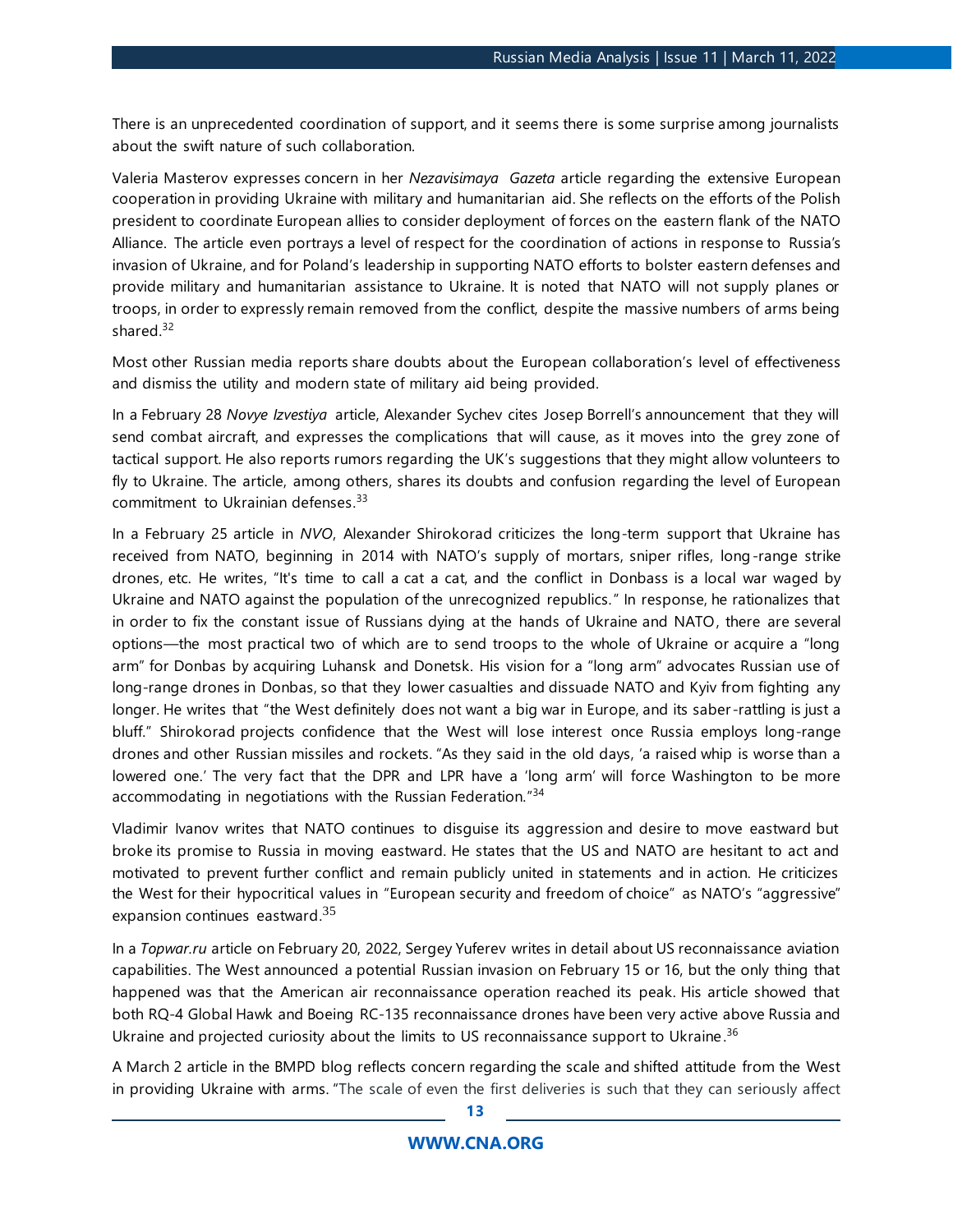the course of hostilities by significantly saturating Ukrainian armed formations with high-quality anti-tank and anti-aircraft weapons and weapons of Ukrainian reserves, especially if the Russian side tries to storm Kyiv." The article also comments on the unprecedented level of funds contributed by the US and EU to go towards military aid. As of February 25, 21 NATO countries have made decisions at the national level to provide military aid to Ukraine.<sup>37</sup>

Numerous media commentators share concerns over the extent of Western military aid. It appears that there are numerous unreliable narratives regarding NATO air support and pilot preparation.

Kirill Ryabov, in *[Topwar.ru](https://urldefense.us/v3/__http:/TopWar.ru__;!!JrmCwc4xXN63PQ!ybIXxzmd0hovSibl0mLgeQj829VrnnoTb0qYpY5XC-Xg7OFxAF7HN-9RkuiH$)* criticizes the effectiveness of Western military aid in Ukraine. He first shares rumors that are being heard in Russia stating that every country that has MiG-29 fighters and SU-25 aircraft in Europe is on the transfer list to Ukraine and that the Ukrainian air force will operate from foreign airfields to allow access to their fleets. Kirill dismisses such reports as having been deemed unreliable, especially because leadership in Bulgaria and Poland deny such claims. Kirill emphasizes the importance of not falling prey to this disinformation and maintaining the assumption that the Ukrainian air force is unambiguous.<sup>38</sup>

In another article on March 4, Kirill Ryabov holds that despite the massive influx of materials that Ukraine is receiving from the West, it is less useful in practicality. He writes that "It is clear that the main beneficiaries of such deliveries are the donor countries themselves. They have the opportunity to free the warehouses from obsolete weapons, as well as to resolve pressing political issues. In addition, there is a reason to purchase new weapons—modern and at full price." He dismisses the utility of the military aid, clarifying that it is old and unwanted within NATO, and will only amount to limited growth within the Ukrainian forces and fail to result in an increased competitive edge.<sup>39</sup>

In a March 4 *Topwar.ru* article, Alexander Staver delves into the legitimacy of "democratic" organizations that are currently providing support in Ukraine. He argues that through organizations such as CSSF, Britain, Poland, and other European countries, prompted by the US, are training and supporting Ukrainians militarily with the guise of human rights motivations. These organizations motivate innocent people to fight and seek violence without the responsibilities attached to government support or intelligence efforts. Staver even calls CSSF and similar organizations "another tool for hybrid warfare."<sup>40</sup>

# <span id="page-13-0"></span>**9. INVASION OF UKRAINE: UKRAINIAN EU AND NATO MEMBERSHIP STATUS**

Ukrainian membership in EU and NATO is still a point of interest in the media, especially amidst an active invasion in Ukraine. Several articles posit that any acceptance of Ukraine, if at all, is in the very distant future, especially considering the presence of Russian troops. Others highlight Ukraine's application as a forced response to Russian assistance in Donetsk and Luhansk and caution that Georgia and Moldova may be likely for EU Candidate status as well. Overall, there is a shared opinion that Ukrainian membership in EU and NATO is not out of the question but has been made significantly more complex with the current Russian activity in Ukraine.

Several articles project doubt in Ukraine's future EU membership because of the evidence of other countries' extensive time spent in as "EU Candidates." They cite the history of the EU on the European continent and the extensive requirements for membership, foreshadowed by Turkey's 20 years spent in consideration. While media commentators suggest that there remains limited support for Ukrainian membership in the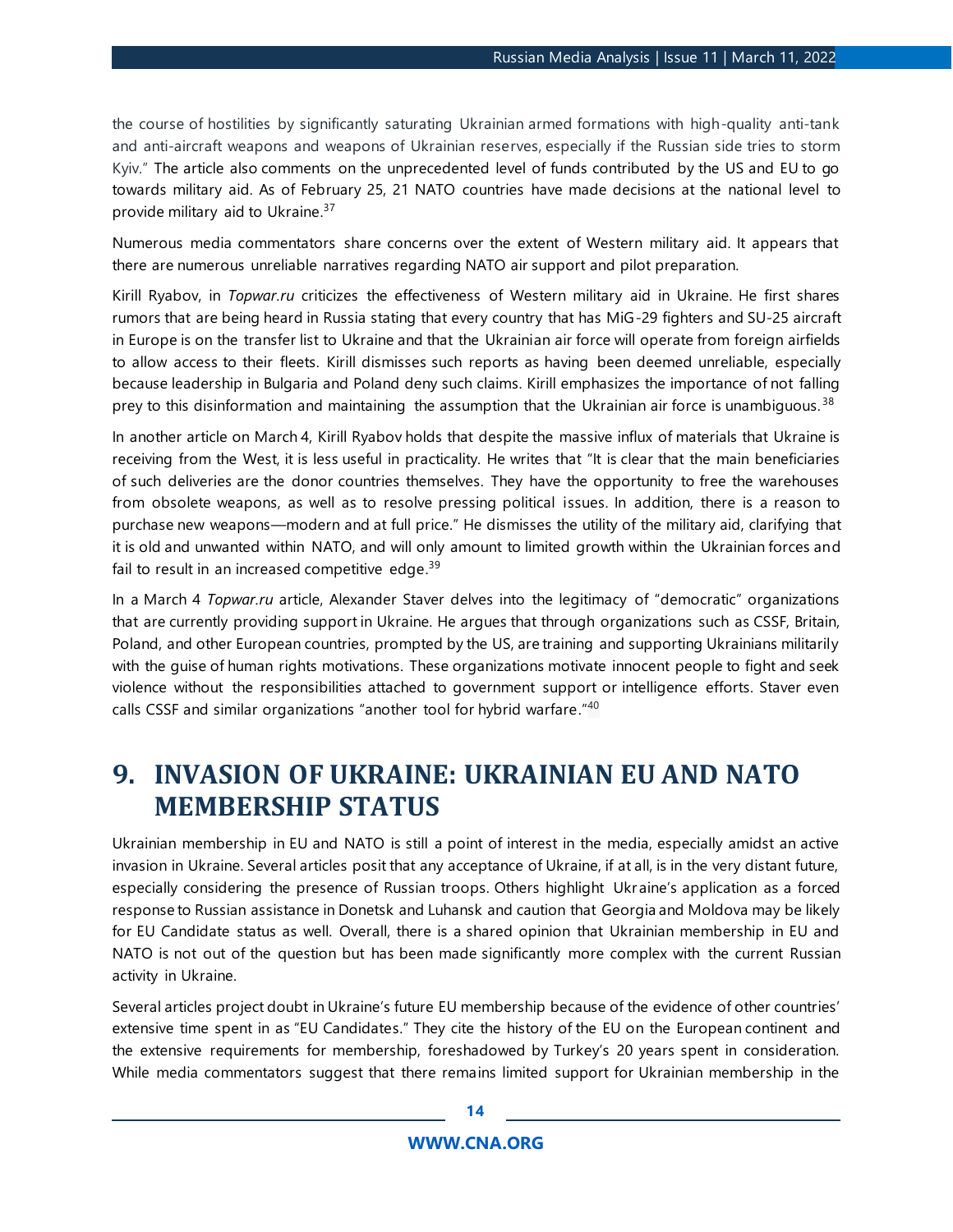EU, it is reassured that any membership will not occur in the near future. Beyond the consideration process and the military situation in Ukraine, Lydia Misnik states that Ukraine's request to join the European Union is "anti-Russian in nature."<sup>41</sup>

In *Novye Izvestiya*, the media charted out the history of NATO and Ukraine and cited the complex requirements and intricacies of granting full membership. The author doubts that Ukraine will be brought in, especially given the stipulation that a NATO candidate must first fulfill several conditions including "prevention of territorial disputes with neighboring countries." While highlighting the intricate requirements of membership, they state that "the historical scenario has completely changed," given "President Putin's decree recognizing the DPR and LPR on February 22, and…military special operation against Ukraine on February 24."<sup>42</sup>

Another article in *Gazeta.ru* follows the chain reaction of interest in EU membership from Ukraine, Georgia, and Moldova. Commentators dismiss the official request for EU membership from Ukraine and Georgia by again highlighting the complications caused by the Russian "special military operation." Shortly after Ukraine requested expedited membership into the EU, Georgia filed its official request. Moldova plans to do so as well, but the article dismissed Moldova's chances at entry without the inclusion of Ukraine. <sup>43</sup> Such actions have caused concern in Russian media, but there consistently remain doubts in the legitimacy of any of their considerations.

# <span id="page-14-0"></span>**10.INVASION OF UKRAINE: RUSSIAN RESPONSE TO WESTERN SANCTIONS**

Numerous articles in the Russian press discuss the recent sanctions imposed on Russia and even dismiss their harm on Russian society, stating that they are more damaging to the West in the long term.

In a March 4 Topwar.ru article, Evgeny Fedorov argues that the West's plan to isolate Russia is impossible due to Russia's size and importance in the global economy. Western pressure and the decision to sell 80 percent of dollar revenues by exporters will inspire domestic industry. He states that such limits on currency export will slow the rampant brain drain that Russia has been trying to fix. Prior to the March 8, 2022, oil sanctions on Russia, the author stated that Europe and the US could not afford to impose SWIFT sanctions on payments for hydrocarbons because it would lead to an extensive rise in prices. Fedorov states that Europeans are holding out on energy sanctions because the energy repercussions are too great and writes that "Europe is generally afraid to finally embitter Russia with its sanctions" due to the aversion to halting supply of blue fuel and oil.<sup>44</sup>

In a March 1 article, Vladimir Vasiliev focuses on the economic ties between American politicians and private defense industries. He highlights Secretary Austin's past position on the board of directors at Raytheon and draws a connection to Raytheon's growing equity in 2021 and apparent elevated US interest in growing Russian aggression. He specifically writes that American actions against Russia are primarily to benefit commercial defense vendors and that "the most important goal of this campaign is its economic component." Vasiliev blames the United States for the already emerging energy crisis in Europe and states that the "further whipping up of military hysteria, including in line with the confrontation between Russia and NATO, is clearly beneficial to the United States." He also reviews data about economic losses in Russia and Ukraine and their reverberations globally and posits, "These progressive losses speak better than any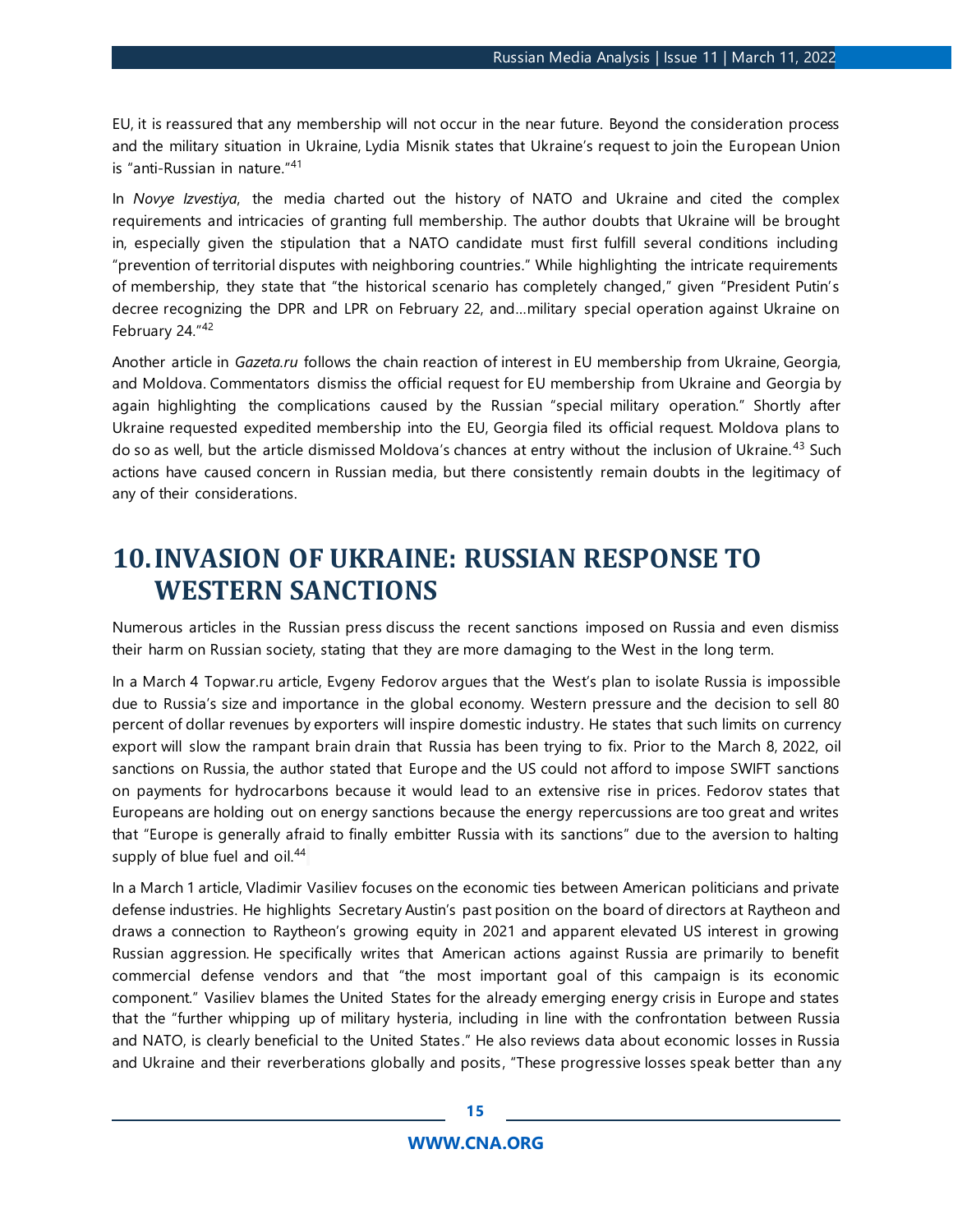words about the fact that the United States has set a course for exhausting and bleeding the Slavic world, for inciting a fratricidal conflict between the peoples of the Russian Federation and [Ukraine]."45

On a similar thread, a March 5 *Topwar.ru* article by Roman Skomorokhov critiques the EU's sanctions and he writes that their actions are "similar to how not too well-bred children try to stop a train by putting pebbles on the tracks." He argues that European sanctions will hurt each EU country just as much as, if not more than, they will Russia. There are Russian and Chinese alternatives for all European products such as vehicles and beer, and this shifted dependency will only cause overproduction in Europe. The Russian economy is more flexible than that of Europe and will "easily switch from Volkswagen to Kia, in the absence of an iPhone, Samsung will do, and Redmond will do instead of a Phillips coffee maker." He maintains an optimistic tone and welcomes the sanctions as an opportunity for Russia to surpass the EU and West in the global order economically and politically.<sup>46</sup>

Numerous articles analyze the specific challenges that the imposed sanctions will cause for Russian shipbuilding, aviation capabilities, and technology and computer chip development.

In a March 3 BMPD blog interview with Lev Godovannik, he shares that Russia has no capacity to build its own engines and that China will have to replace both German and Finnish production. <sup>47</sup> Not only will Russia be dependent on China for shipbuilding, but Oleg Panteleev with *AviaPort.ru* shares that Russian pilots and aviation employees will need to train in Russia-friendly countries, or attempt domestically, to learn how to repair and fly Western planes that originally were supported by the Germans. The author critiques the aggressive nature of these sanctions and writes, "The world that we knew before the 20th of February, when the Russian Federation launched an operation to force Ukraine into peace, no longer exists. International agreements, legal constructions, the entire architecture of Russia's relations with the West has rapidly become something optional."<sup>48</sup> Russian civil aviation is deeply threatened and if they abide by instructions to return planes to European owners, they stand to lose around 50 percent of their fleet. The EU sanctions against Russian civil aviation are significant and effective, and Panteleev concedes that Russia will require major domestic adaptation and outreach to non-Western-aligned countries.

A *Forbes* article analyzes the challenges that Russia will face in response to the Taiwanese sanctions on semiconductor production and import. The media commentators share that it will take significant domestic development and Chinese collaboration to make up for the absence of TMSC semiconductors and hightech chips. They express additional concern for the matter, if the US requests that the Chinese company, SMIC, withholds parts from Russia. However, this concern and anticipated delay in Russian tech development was paired with an optimism among the authors regarding Russia's future domestic potential and independence.<sup>49</sup>

In another Topwar.ru article, Alexander Staver criticizes the weakness of the EU and US in initiating these sanctions. He assures readers that the Western response to Putin's actions in Ukraine will backfire and that American action indicates a false air of bravado. Staver writes that the Americans' role in this conflict is "like a drunkard sitting on a barrel of diesel fuel with a cigarette. They make sure it's safe."<sup>50</sup> He states that the actions of the West have ensured that the "dominance of the United States and Europe in the world will be lost."

An article in Topwar.ru critiques the overall impact of Western sanctions on Russia and assures that Russia will succeed and come out of this war and these sanctions stronger than the West. The commentators argue that Russia has higher ambitions and more motivation to succeed in the wake of the sanctions from the West and that the blatant unpreparedness of the West is embarrassing. Americans do not understand the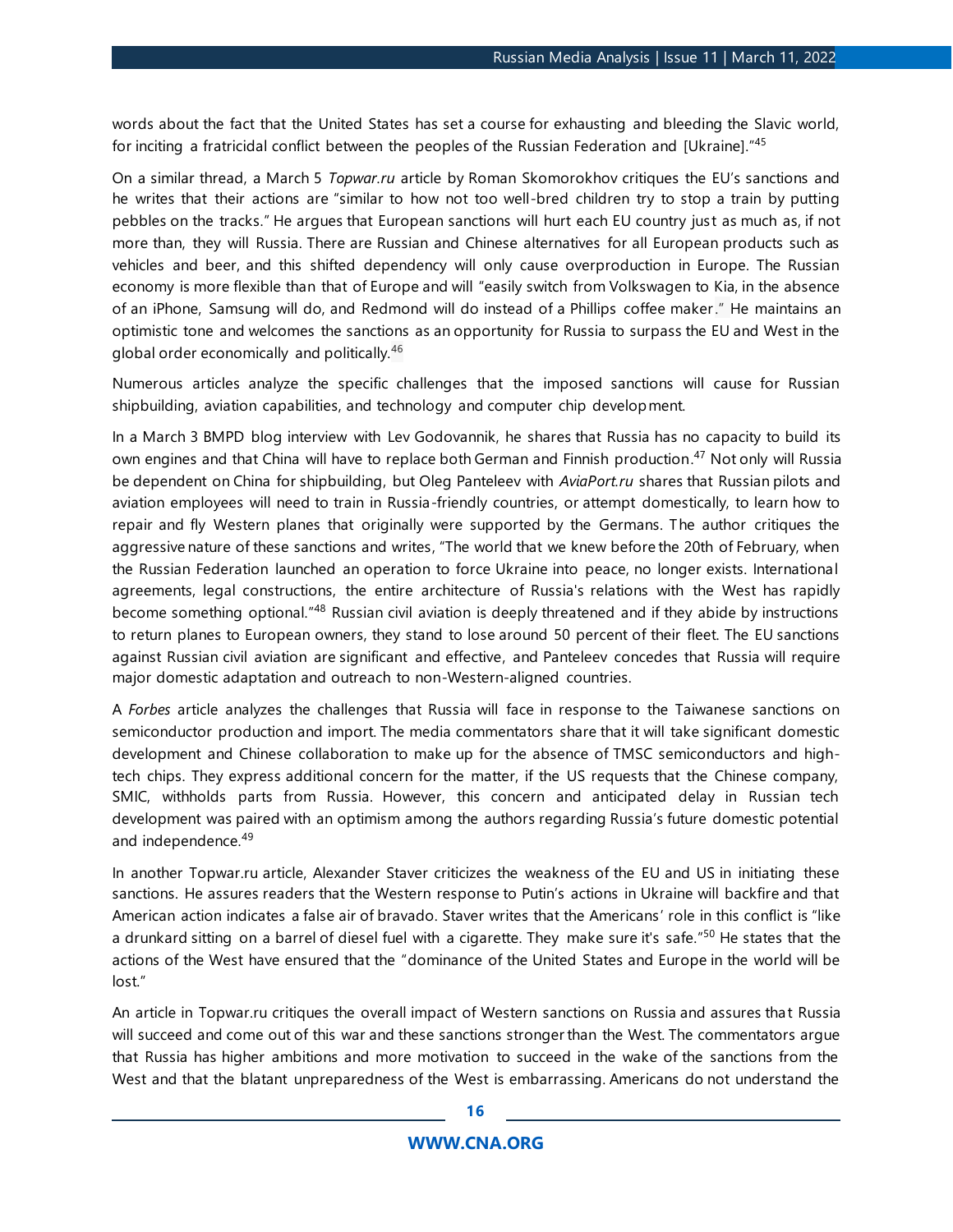consequences they are going to face, initiated by their own leaders, such as Secretary of the Treasury Janet Yellen. The author concludes that "the meaning of sanctions, as well as trade wars, comes down, in fact, to the struggle of ambitions."<sup>51</sup>

# <span id="page-16-0"></span>**11.INVASION OF UKRAINE: RUSSIA'S FUTURE IN THE NEW ORDER**

Several articles focus on how Russia and its role in the world will change in the aftermath of the invasion of Ukraine. These articles suggest that sanctions will cause some pain but the sacrifice will be worthwhile to achieve the goal of ending the threat posed by an anti-Russian Ukraine and restoring Russia's greatness and sovereignty. The possibility of increasing internal repression to ensure national unity is also discussed in a positive light.

Writing on the first day of the invasion, Roman Skomorokhov suggests that Russia has little to fear from confrontation with the West. Additional sanctions no longer frighten Russians, since they are used to the existing ones. If Russia is cast out of the SWIFT payment system, Europe will still have to pay for its gas and oil somehow. Travel restrictions will just mean that Russians will travel to Asia or South America instead of Europe. Russians have lived through so many crises that they cannot be frightened by the West. All of the problems that will come will be worthwhile to prevent the emergence of a nuclear -armed anti-Russian Ukraine<sup>52</sup>

Konstantin Strigunov believes that the "de-Nazification and demilitarization of Ukraine" signifies the beginning of the end of Western world domination. He has no doubt that Russia will succeed in "freeing Ukraine and liquidating the Kiev regime's military machine," after which it will need to stop activity by neo-Nazi paramilitary groups that will seek to terrorize the country. He is not sure whether Ukraine will remain a single state, minus Crimea and the Donbas republics, or will fragment further into several parts. Russia would also control gas transit through Ukraine, so it would no longer need Nordstream-2. And it could solve the Transnistrian question once and for all. Sanctions will hurt in the near term, but will make Russia more independent from Western control in the longer term. In the future, the West will have fewer levers to prevent Russia from defending its national interests. Russia is in the process of restoring its influence in the post-Soviet space, first in Belarus, then in Kazakhstan, now in Ukraine.<sup>53</sup>

Konstantin Sivkov believes that the "special operation" in Ukraine is just the start of a difficult path for Russia. Western leaders will seek to increase pressure on Russia, with the ultimate goal still being to bring Russia under control through the replacement of Putin with a more pliable leader. Putin is important because he is the leader of the alternative to the West's post-modernist new world order. Because this alternative is attractive to most countries and elites around the world, it needs to be eliminated. The West will seek to involve Russia in further conflicts, in Moldova or in Central Asia, in order to weaken it further. At the same time, sanctions could be destructive for the Russian economy and for Russia's defense industry, which depends on electronic and high-tech components from abroad. Russia's civilian aircraft and car industries are also highly dependent on such components. To survive, Russia will need to become more self-sufficient quickly, within five to seven years. It will have to liquidate the pro-Western fifth column within Russia. As long as such groups retain any influence on political life in Russia, they will prevent the consolidation that will be necessary for Russia's long-term survival. Putin will have to follow the path of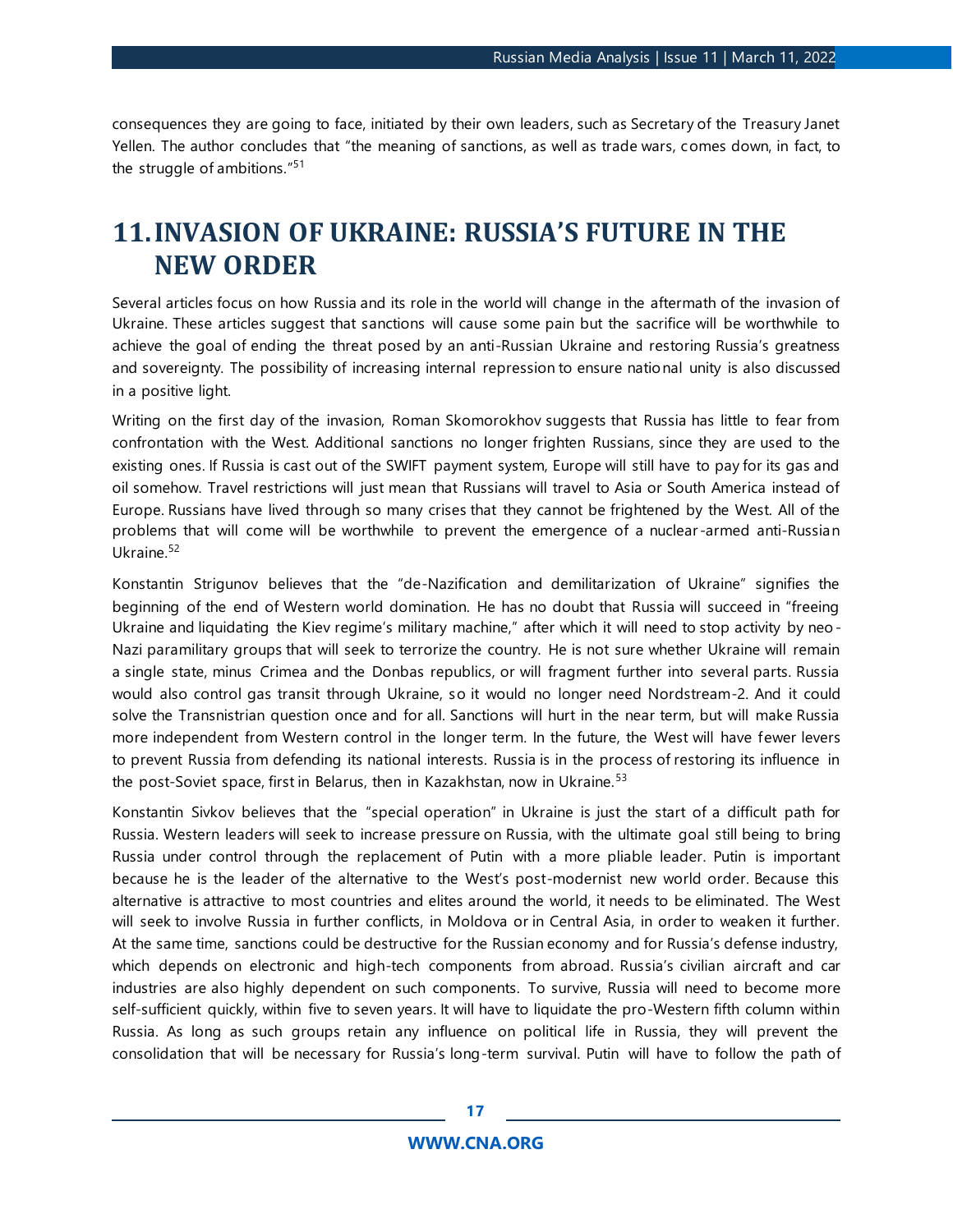Peter the Great, Alexander III, and Stalin, destroy this fifth column in the political elite, and become a leader of a great country, or he will follow the path of Nicholas II.<sup>54</sup>

# <span id="page-17-0"></span>**12.INVASION OF UKRAINE: ROLE OF NEIGHBORING STATES**

States in the immediate vicinity of Ukraine are seen as potentially vital interlocutors in both the positive and negative sense for several Russian commentators. Poland and the wider east-central European NATO member-states are viewed as having taken a turn towards a decisive rearmament and preparation for future conflict. Meanwhile, Belarus holds its position as a key Russian ally, underlining its important role for Moscow as a constituent part of the Russian-Belarusian "Union State" and very likely a further consolidation of *de facto* Russian control over more elements of Belarus' statehood and independence.

As the first days of conflict were opening, some Russian writers focused on the potential for new military buildups in Eastern and Central Europe. Central to one article in *Topwar.ru,* by Kirill Ryabov, is the expected passage and quick implementation of Poland's new Defense Law, which the magazine has written about before in worried terms.<sup>55</sup> The new policy constitutes a major "qualitative and quantitative" increase in the Polish armed forces. Ryabov reviews its various reforms and emphases, including greater defense spending, increases in the number of personnel, and reforms to systems of staffing, rank -conferral, and pay.

In *Gazeta.ru,* Valery Masterov writes about an emergency meeting of the "Bucharest Nine," which brings together various Central and Eastern European states on issues of defense and security.<sup>56</sup> Called in the wake of the Russian intervention into Ukraine, the collection of Bulgaria, Hungary, Estonia, Lithuania, Latvia, Poland, Romania, Slovakia, and the Czech Republic was formed after the annexation of Crimea. Masterov describes it as a diplomatic format with an explicitly counter-Russian agenda and premise, and says that the new meeting is the preface to a period of increased combat readiness for the countries. He also notes that it is likely to be used as a means to coordinate refugee issues.

While east European members of NATO may be a subject of concern, the Russian alliance with Belar us is a positive point in the wider region for Russian writers. Anton Khodasevich reports in *Nezavisimaya Gazeta* about Minsk's support for Russia's position, as well as its own call for NATO to withdraw its troops from the Belarusian border.<sup>57</sup> He points out that Belarus intends for Russian troops to remain in the country for the time being, given the heightened state of alert throughout the region. Khodasevich argues that this was perhaps a choiceless matter for Belarus. He quotes a Russian political scientist, Valery Karbalevich, suggesting that this was another step in the further loss of Belarus' independence.

"This is a renunciation of sovereignty in exchange for political support or some other, perhaps financial… this is the price that Lukashenka pays for his power… Russian troops on the territory of Belarus, like these exercises themselves, are part of some strategy, some scenario, which is developed in the Kremlin. Belarus in this case is not independent, it acts as a tool for solving Russian interests," Khodasevich suggests that in Karbalevich's opinion, "this indicates that Belarus is gradually losing sovereignty in the field of defense and partly in foreign policy." He quotes Karbalevich as further saying, "Pay attention to how Makei (Vladimir Makei, minister of foreign affairs – NG) 'screwed up,' who assured at a press conference that not a single Russian soldier, not a single piece of equipment would be left after the exercises . The key point, that Lukashenka is unable to say when Russian troops will actually leave Belarus' borders, suggests strongly that this is ultimately the path to the 'loss of military sovereignty' for Belarus."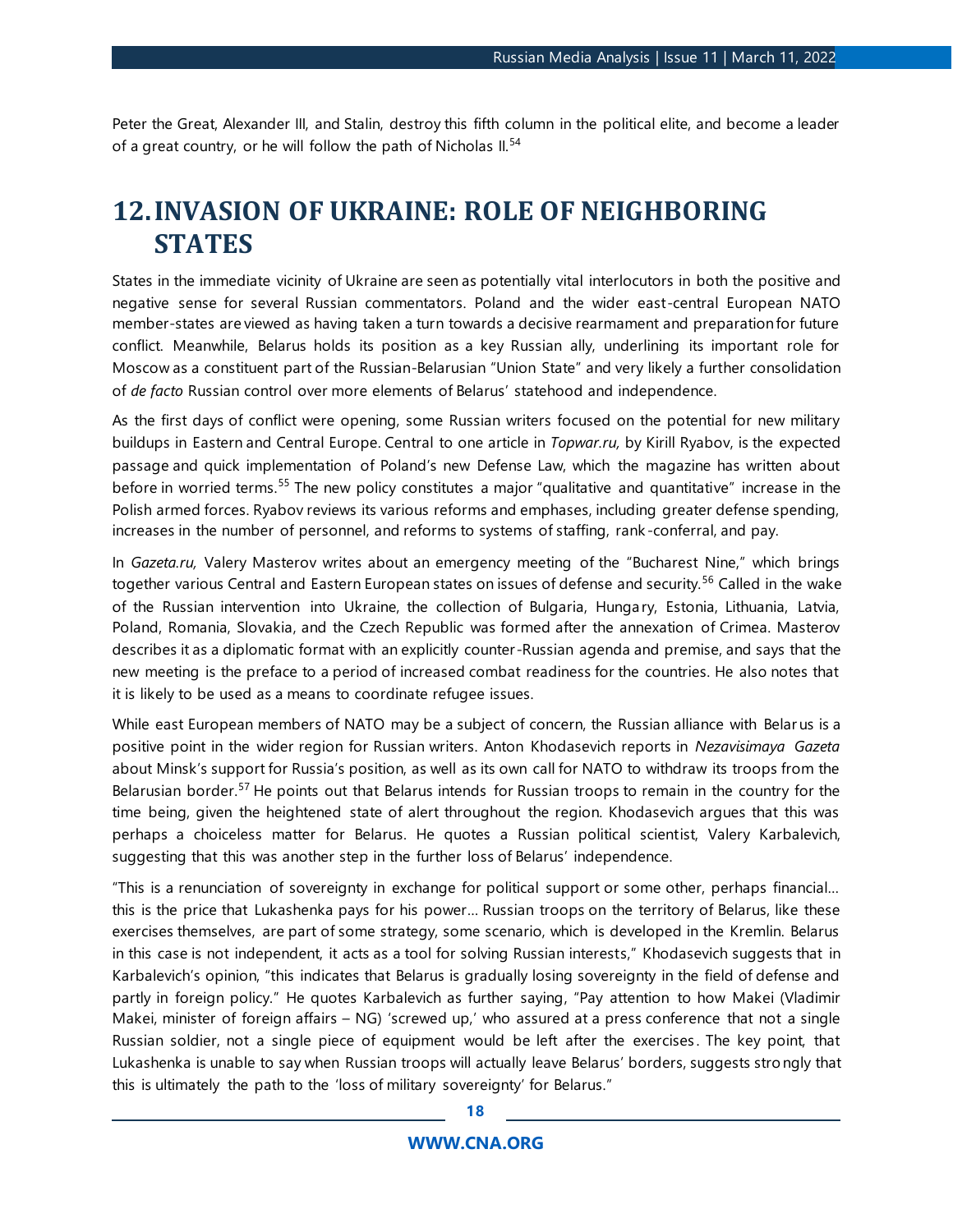# <span id="page-18-0"></span>**13.INVASION OF UKRAINE: TURKEY'S POSITION**

Russian commentators remain concerned about Turkey's role in the Russo-Ukrainian war and the geopolitical fallout from the conflict. Perspectives vary, from those who note Turkey's unwillingness to go along with the full spectrum of sanctions proposed by European and North American states , to others who reiterate the concern about the longer-term designs of Turkey's leadership in the broader Black Sea, Eastern Mediterranean, and even Central Asian states. Observers are particularly wary of Turkey's naval presence, which for some is described as a genuine threat to Russia's Black Sea Fleet, alongside Turkey's ability to block passage through the straits. The growing role of Turkey's Bayraktar TB2 combat drones also add worried impetus to commentator concerns.

An article in *Gazeta.ru* delineated the nuances of Turkey's position vis-à-vis the conflict: not joining in on sanctions against Russia while continuing to support Ukraine in general terms and through military aid.<sup>58</sup> It also highlighted the personal nature of Russian-Turkish diplomacy, quoting Viktor Nadein-Raevsky, an academic researcher at IMEMO RAS, stating, "Relations today are largely determined by the factor of personal relations between Vladimir Putin and Turkish President Recep Tayyip Erdogan. According to him, the Russian leader trusts the latter, and Erdogan in general always keeps his word. And all this despite the fact that we have completely different positions on Syria, Nagorno-Karabakh, Ukraine and Crimea."

In *VPK*, Captain Vladimir Yeranosyan painted a different picture of Turkey's role. In a short article, he describes "the Eastern Ploy" of Turkey's two-faced approach to Russia—where it assures the Kremlin of its good intentions while providing drones to Ukraine and preparing mine-laying vessels for deployment in the Black Sea.<sup>59</sup> The deployment of drones—and the denial of their hostile intent against Russia—is also echoed in other publications as well.<sup>60</sup> Yet Yeranosyan concludes that Turkey will not do anything rash, not least because the redeployment of Russian naval forces to the Black Sea has reminded Ankara of the potential sea-based power of Russia.

# <span id="page-18-1"></span>**14.INVSAION OF UKRAINE: THE BIOLABS CONSPIRACY**

Several articles once again raise the conspiracy theory about the role of US DTRA labs in the former Soviet Union states, but this time in Ukraine, referencing recent coverage in the UK newspaper *Expose*. In a March 1 article in *Sovetskaya Rossia*, Valentin Kasatonov argues that "US military biolabs in Ukraine" are the reasons for Russia's "special military operation" in Ukraine.<sup>61</sup> He argues that the labs are surrounding Russia, that the ones in Ukraine are really close to Russia's borders, and that they are unaccountable and not transparent to anyone. He then proposes that Russia utilize special care in disarming these facilities. In another March 1 article, this time by Evgeniy Fedorov in *Topwar.ru*, there are more conspiracy theories that the labs are part of growing NATO infrastructure in Ukraine.<sup>62</sup> He further argues, as discussed in this newsletter's previous coverage of this conspiracy theory, that because US standards of biosecurity are very high, it has instead started to shift some of this work outside of its territory, including close to Russian borders. He wonders whether it is a "coincidence or a pattern" that the initiation of the Russian "special operation" coincided with the opening of the reference labs in the vicinity of Odessa and Kyiv, and notes that it is unclear whether the US was able to destroy these facilities before the Russian invasion began.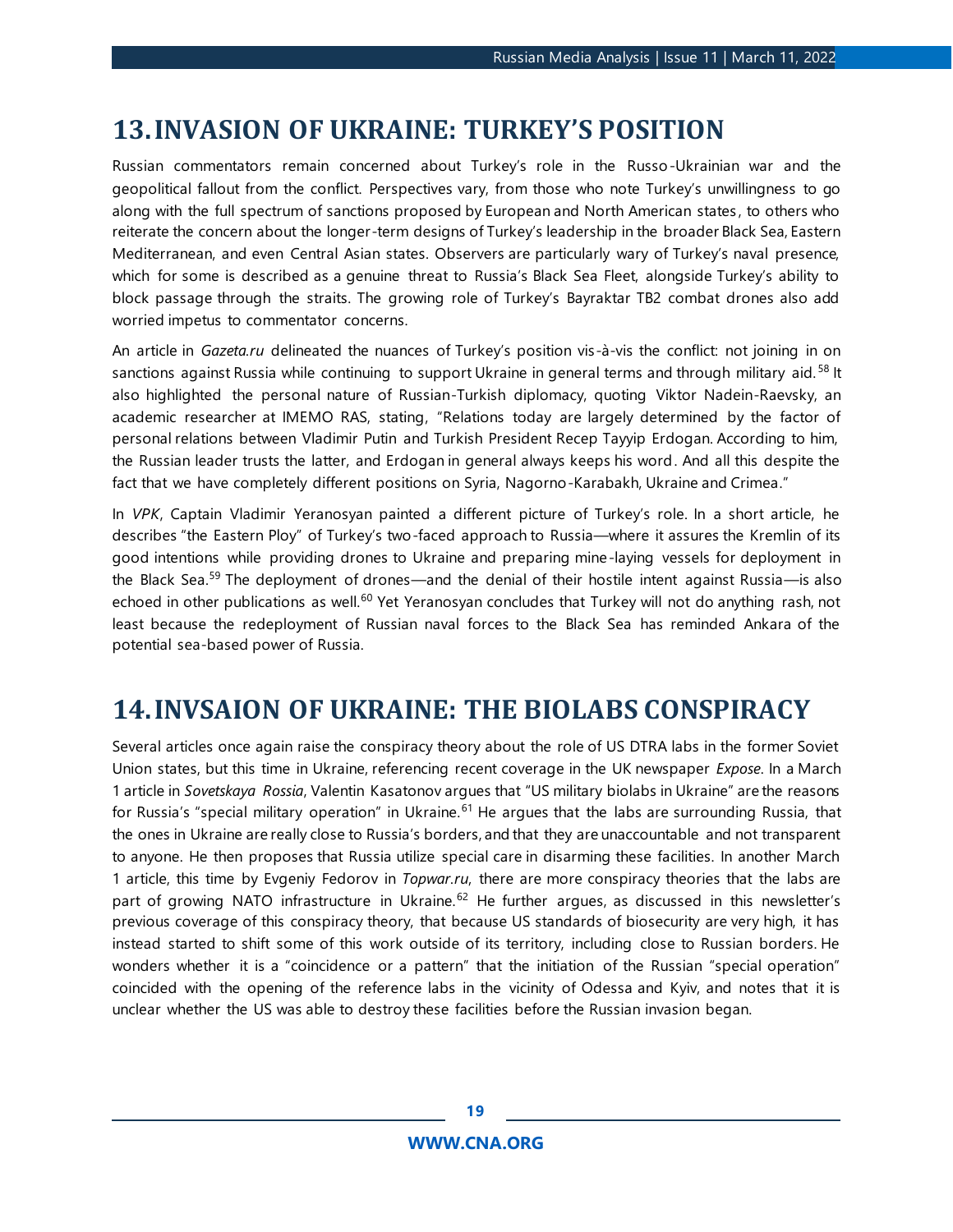# <span id="page-19-0"></span>**15.CHINA'S GEOPOLITICAL POSITION**

Russian commentators have noted the parallels between Russia's ongoing intervention into Ukraine—and the West's reaction—and China's presumed geopolitical designs for Taiwan. Some argue that while such parallels exist, they do not necessarily mean that China intends on supporting Russia's goals in Ukraine. Indeed, they argue that it is possible that this could be a major test of the strength of the Russian-Chinese relationship at the highest levels. Others are more sanguine about the relationship and argue that this provides a potential test-case for a future Chinese effort to retake Taiwan.

As Russia began its final preparations for the invasion of Ukraine, some Russian commentators pointed out the potential stress that these military activities would have on the Russian-Chinese relationship.<sup>63</sup> Writing in *Nezavisimaya Gazeta*, Vladimir Skosyrev noted that this would constitute a major "test of the strength of the Russian-Chinese relationship" even while China rhetorically supported Russia by accusing the United States of "spreading false information" and agreeing that Russia's demands for security guarantees were valid. Yet this had hard limits. Among other signs that Beijing sought to diffuse tensions and play a balancing act, Skosyrev also noted that "still, principles are one thing, but economic interests are much more important. China has invested billions of dollars in construction and telecommunications projects in Ukraine. It also purchased equipment for armaments in this country. And so it will try to defuse tension." He also quoted the head of the Department of International Relations at Russia's Higher School of Economics, Aleksandr Lukin, as noting, "If events suddenly go according to the worst scenario, China will express moral support to Russia in words. But this will be limited. As far as economic sanctions are concerned, China will support Russia with all the means it can, but in a way that does not harm itself.'"

As the war has progressed, Russian writers have noted that China's language towards Taiwan has been more strident. One article in *Novye Izvestiya* pointed to recent comments from China's Foreign Ministry spokesman Wang Wenbin, who asked that the United States sever its contacts with Taiwan and abide by the "One China" policy.<sup>64</sup> This was in light of a new visit to the island by US officials, which China views as a provocation.

A longer article, by Evgeny Fedorov in *Topwar.ru,* also highlights Beijing's sharp position, speculating that the "Ukrainian precedent" will embolden China to finally move forward with its plans to return Taiwan to mainland control.<sup>65</sup> The author dismisses Taiwanese concerns that an invasion is imminent, although he notes that "Beijing's rhetoric regarding the unrecognized Republic of China has seriously hardened," and points to the reaction to the recent delegation from the United States to Taiwan. Fedorov reviews the American security guarantees to Taiwan, the difficulty to capture the island given its terrain and extensive Taiwanese preparations, and other complicating factors, closing with a speculation that "China is also watching the strategic outcome of Russia's operation in Ukraine. Our armed forces are now consistently and methodically grinding Ukrainian armed formations. Of course, it is slower than in the earliest days, but without unnecessary losses and with great quality. According to the Americans, the victory of Russia will be perceived by Xi Jinping as a guide to action. Still, given the reformatting of the global security structure, which our country is now pursuing and [on which it is] taking on a dominant position, this will invariably affect the rules of the game throughout the world. Moreover, with each subsequent conflict, the stakes and risks to peace will rise to a new level."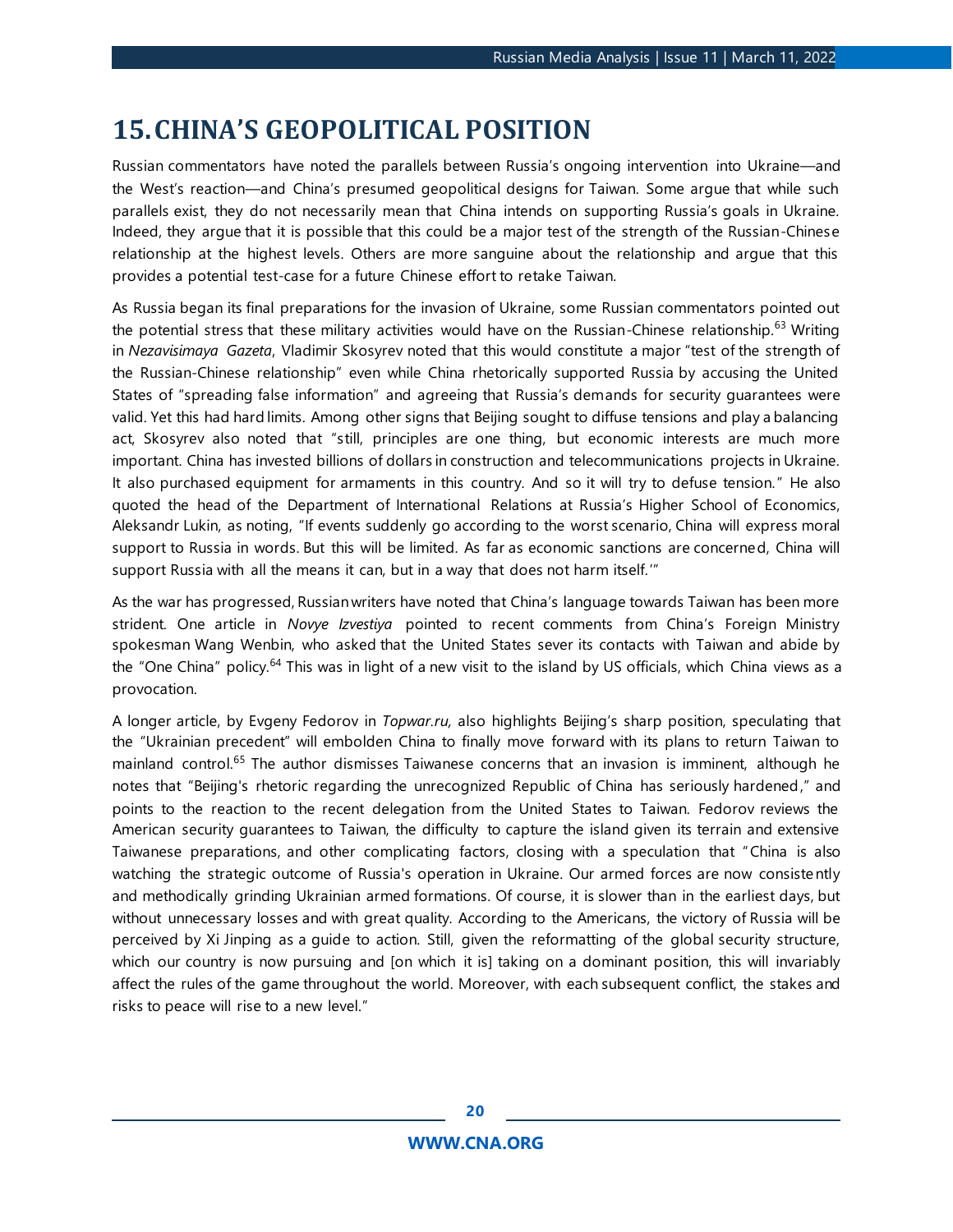# <span id="page-20-0"></span>**16.RUSSIA-NICARAGUA RELATIONS**

Although most commentary in Russia remains focused on events in Eurasia and Eastern Europe, some look to other parts of the world as a means of shoring up the global picture of Russia's alliances and international relationships. An article in *NVO* by Aleksandr Stepanov looks to the political regime in Nicaragua. He argues that there is a friendly face in this Central American country, and that Russia can use it as "something [with which] to respond to US pressure in Europe" by further improving relations with this "soft underbelly of the United States."

Stepanov provides an extensive survey of the current state of Russian-Nicaraguan relations, emphasizing regular military exchanges, professional education, capital and finance connections, and humanitarian ties.<sup>66</sup> Throughout, the author frames the relationship as part of a broader game between a hegemonic United States, the local subordinate states in Central America, and their efforts to play off the US with other potential interlocutors such as China and Russia. Stepanov believes that long-term cooperation between Russia and Nicaragua lend credence to the case that the relationship is genuine and mutually beneficial, even while noting that many of the more extravagant goals in the past—such as the Chinese-oriented Great Nicaraguan Transoceanic Canal—have not yet come to be. Meanwhile, he notes that the Ortega administration remains aligned with Russia and seeks to distance itself from the United States wherever possible, thus further undergirding future prospects for cooperation.

# <span id="page-20-1"></span>**17.INFORMATION AND HYBRID WARFARE**

Several articles discuss how the Russians understand the US/NATO approaches to information warfare and hybrid warfare.

A February 21 article by Aleksandr Bartosh in *NVO* focuses on what the author explains is a hybrid warfare in US and NATO strategies.<sup>67</sup> He argues that the US and its allies view worldwide grey zone activity as an essential component of strategic competition. The elements of their approaches include: (1) "maintaining the potential for forceful pressure and military intervention in countries and regions of interest to Washington"; (2) "Washington's policy of creating ad hoc coalitions in various parts of the globe"; and (3) "in parallel, the concept of a world hybrid war is being formed, providing for global coverage." The author then transitions to a discussion of US special operations as a tool of grey zone activities and notes the establishment of a new US special operations HQ in the Balkans. He notes the documents *U.S. Army in Multi-Domain Operations 2028* and *Joint Operating Environment 2035* and discusses "the point of view, rooted in the documents of the US Army, on hybrid warfare as a means that allows the use of armed violence below a certain threshold, above which there is already a limited (local) 'conventional' war." He concludes by arguing that Russia needs to assure its security by adapting its military doctrine to these concepts and ideas.

A February 21 article in *Krasnaya Zvezda* focuses on the Western concept of "cognitive warfare."<sup>68</sup> The article first discusses US and European projects to study the human mind, such as the BRAIN Initiative and the Human Brain Project, and argues that these projects have a potential military dimension. It then focuses on the Western concept of "cognitive warfare," developed by François du Cluzel, who is noted as saying that "the cognitive field will be one of the battlefields of tomorrow." The article then discusses efforts by the US private sector to gather data on individuals and potentially develop systems that predict human behavior.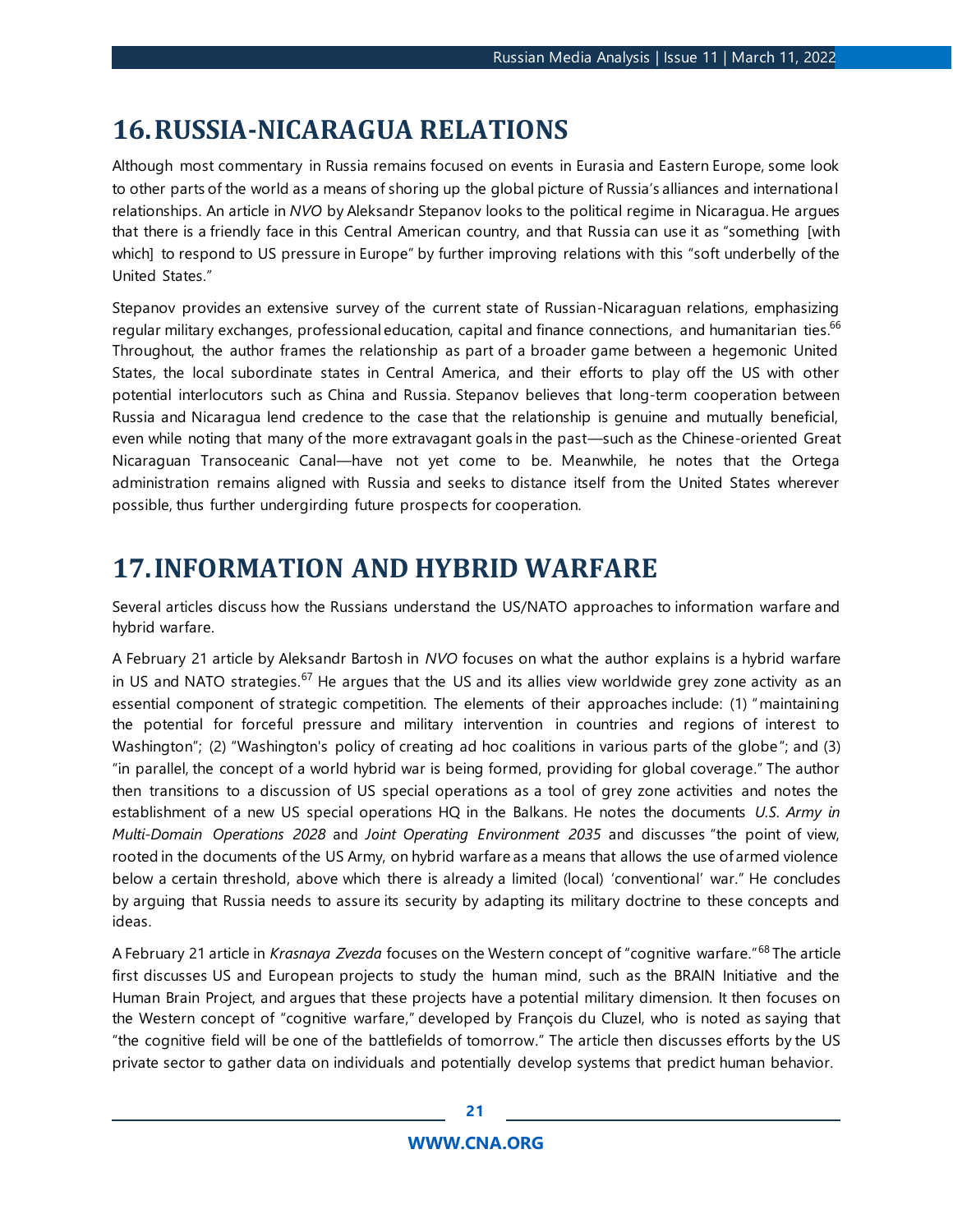In a March 1 article in *VPK*, Sergey Korotkov argues that the "heat of information (hybrid) war [against Russia] has reached a critical point."<sup>69</sup> And, he continues, "According to experts, the level of threat to our country from the actions of forces and means in the information and communication space is approaching to the so-called period of increasing military threat to national security of the state." He notes the possibility of the US inflicting damage on Russian critical objects of information infrastructure. He then discusses the "fake news" about Russia invading Ukraine as a "justification for NATO's advance to the borders of the Russian Federation, the growth of military spending in the block, and diverting the attention of the population from worsening socio-economic status in their own countries." He then describes US and NATO cyber forces and posits that only measures at the UN level or the development of norms of responsible behavior in the ICT sphere can remedy "the destructive harmful and mal-intended US global multilayer system of information warfare, created by the US."

In another March 1 article, also in *VPK*, Leontiy Shevtsov analyzes what he calls "US and NATO information warfare operations."<sup>70</sup> The article first discusses the changing international world order and the role of the US as a declining hegemon struggling to maintain its influence, then argues that the UK has a historical role as a Russian adversary, always provoking wars against Russia. The author posits that the US is currently "conducting the largest information warfare special operation in the post-Soviet period against Russia" because it cannot use traditional methods due to Russia's nuclear weapons status. In case of a war between two nuclear-armed states, a third country will win out. He then continues to argue that this special operation uses lies, fakes, and disinformation against Russia. The return of Crimea to Russia was legal and allowed, and it upset the US greatly because it saw Crimea as a "comfortable base for its fleet." He then posits that one example of a special operation was in the Czech Republic and efforts to blame the GRU for illegal activities outside of Russia's borders. The reason behind the information operation around Ukraine, he argues, is that "there is a confrontation between the United States and Russia with China for maintaining its leading position in the world. In this operation, all the forces of the West are thrown into strategic deterrence, initially, the destruction of Russia in economic terms. China is planned as the next country victim." The article concludes with the author calling on the UN to "wake up from a lethargic dream and a pro-American hypnosis and give a legal assessment of special operations of information war, calling for military conflicts and even wars that threaten the lives of millions of people, under the cover of beneficial foreign policy activities."

### <span id="page-21-0"></span>**18.SHORTCOMINGS OF THE US MILITARY**

Three articles in this reporting period make claims about various perceived weaknesses of the US military. One *Novye Izvestiya* article responds to US Navy chief of staff Michael Gilday's recent comments at the West 2022 conference that the Navy needs a fleet of more than 500 ships to meet its commitments in the forthcoming National Defense Strategy.<sup>71</sup> The article states that such changes are necessary as "potential adversaries have grown stronger, casting doubt on US maritime dominance." The author continues, "Indeed, China has greatly strengthened and modernized its navy in recent years. Moreover, las t year, in terms of the number of ships, but not in terms of total displacement, it became the owner of the largest combat fleet. At the moment, it has 350 ships, the US Navy—293. At the same time, last year the Chinese Navy received another 32 warships of various types." The author concludes that while this would require substantial increases in funding to the Navy, "A much more serious problem is that the current capacity of American shipyards will not be enough to quickly increase the pace of shipbuilding. You don't have to look far for an example. When the decision was made to increase the pace of construction of submarines from one per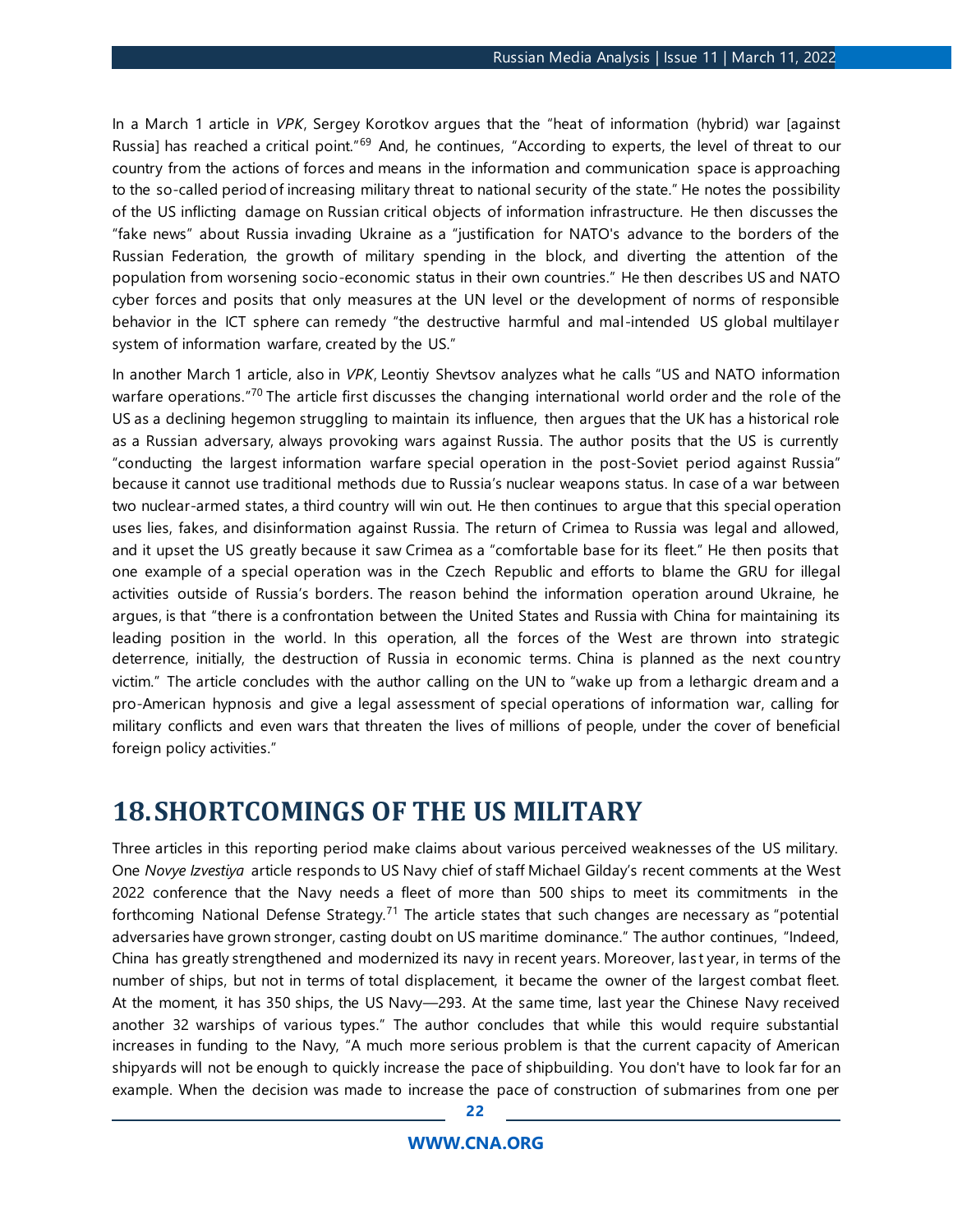year to two, the shipyards of Northrop Grumman and Electric Boat literally became overwhelmed, which led to a noticeable decrease in the quality of work."

A second article, published in *VPK*, examines the evolution of US aircraft carriers, and argues that while the advent of the Gerald Ford class of ships sees a number of qualitative improvements, the capabilities of current air wing configurations to counter an enemy are "significantly lower than they were before" in the 70s and 80s.<sup>72</sup> Specifically, the article analyzes the tradeoffs between maneuverability and combat ranges of F-14 Tomcat and F-18 Super Hornet squadrons based on presumed US needs in a variety of potential conflict scenarios. The article continues, "The analysis shows that since the mid-1980s, paradoxically as it may seem, the combat capability of US carrier-based aviation has been declining, and quite significantly." The article continues, "This is apparently due to two reasons. The first is the desire to unify the composition of the air wing and thereby reduce its cost both in terms of procurement and operation of aircraft. The second is the disappearance of a serious adversary for the American fleet, which was the Soviet Navy." The article concludes, "Today, the situation has changed: the American fleet has two rivals—the Chinese Navy and the resurgent Russian Navy. At present, the US carrier forces are much less operationally compliant than at the end of the 20th century."

A third article, also published in *VPK*, traces the evolution of the development of US missile and air defense systems since the 1950s.<sup>73</sup> The article argues that since World War II, the US has been overconfident "that its fighters (both aircraft and pilots) are obviously the best in the world" and "because of this, ground-based air defense developed in a peculiar way." The article argues that many air defense systems were never used in combat at all, or were associated with suboptimal combat performance—particularly highlighting failures from Patriot systems in both Iraq wars. Also commenting on the ground-based interceptor (GBI) antiballistic missile system, the article states, "GBIs are designed to intercept ICBMs, but it is still unclear to what extent they are capable of achieving this task. In addition, their number is too small to repel a massive missile attack on US territory." The article continues, arguing: "The American 'global missile defense system' has for many years been a kind of symbol of Washington's aggressive aspirations, although the defensive system is generally not suitable for aggression. True, this very 'global missile defense' is almost non-existent. And the entire American ground-based air defense is a kind of pariah in its own army, almost never fought with and very strangely organized."

## <span id="page-22-0"></span>**19.US AND EUROPEAN MILITARY CAPABILITIES**

Three *Novye Izvestiya* articles discuss developments of specific US and European capabilities and systems. The first, published on February 21, reports on the US Navy's public launch of its new Snakehead underwater drone, "which apparently is being created in analogue to the Russian Poseidon submarine platform." <sup>74</sup> The author notes that while performance metrics were not disclosed, experts were able to make some assumptions. For example, according to pictures released, "the diameter of the submarine reaches about one and a half meters." The author adds that while representatives focus on the drone 's value as a reconnaissance platform during official speeches, "there are no 'cloaked knights' without daggers." The author continues, "In 2018, during press briefings, the US Navy command casually mentioned anti-ship and anti-submarine ammunition among the future payloads of the submarine. Two years later, it was announced that the Snakehead could carry almost any warhead—from a large payload of conventional explosives to, apparently, a nuclear one."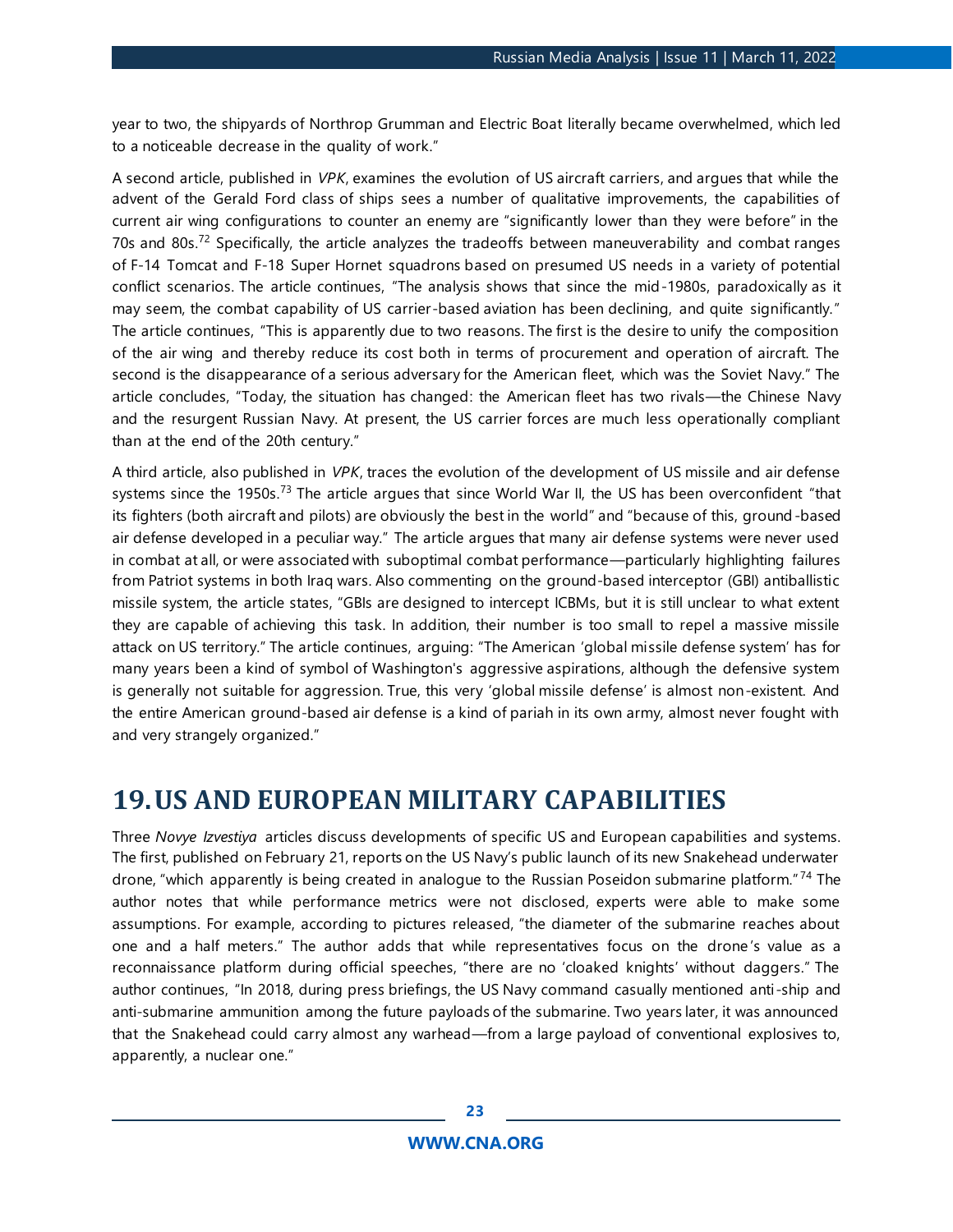A second article, published on February 25, discusses the US Space Force's decision to award Northrop Grumman \$341 million for its Deep space Advanced Radar Capability (DARC) project.<sup>75</sup> The article notes that even though the US already has two similar radar systems, "[their] capabilities, according to Washington, will soon be insufficient." The article says that the US government believes that "The pace of development of near-Earth orbits is too high. Last year alone, more than a thousand satellites were launched into space. To emphasize the 'weakness' of America's position in space, some media outlets mentioned that among this thousand there were only ten American military satellites, leaving out hundreds of commercial vehicles that are also used by the Pentagon." The article argues that the US further exagger ates its vulnerability in space by claiming that "Russia and China are allegedly placing weapons in orbit capable of destroying American satellites. As usual, no evidence is given, pretending that they sincerely believe their own fiction." The article argues that, meanwhile, the US is planning to deploy its own strike systems in space. The radar complex will work in concert with the existing architecture of ground-based and orbital radars and sensors which "will allow the delivery of accurate strikes agains t enemy satellites, and will also complete the formation of a unified system for coordinating the actions of the US armed forces around the planet."

A final article discusses the signing of the five-year, \$7.1 billion "Eurodrone" contract between Germany, France, Italy, and Spain.<sup>76</sup> According to the article, the project was "supposed to reduce Europe's complete dependence on the United States' supply of drones." However, the negotiations for the project, which began in 2015, dragged on for a considerable length of time. "The failures , judging by the leaks concerning another project, were due, oddly enough, to a lack of trust. With all the external manifestations of unshakable solidarity, Europe has not overcome suspicion towards each other." The article also notes that design for this large military drone is "clearly borrowed" from the American MQ-9 Reaper, but features two engines instead of one.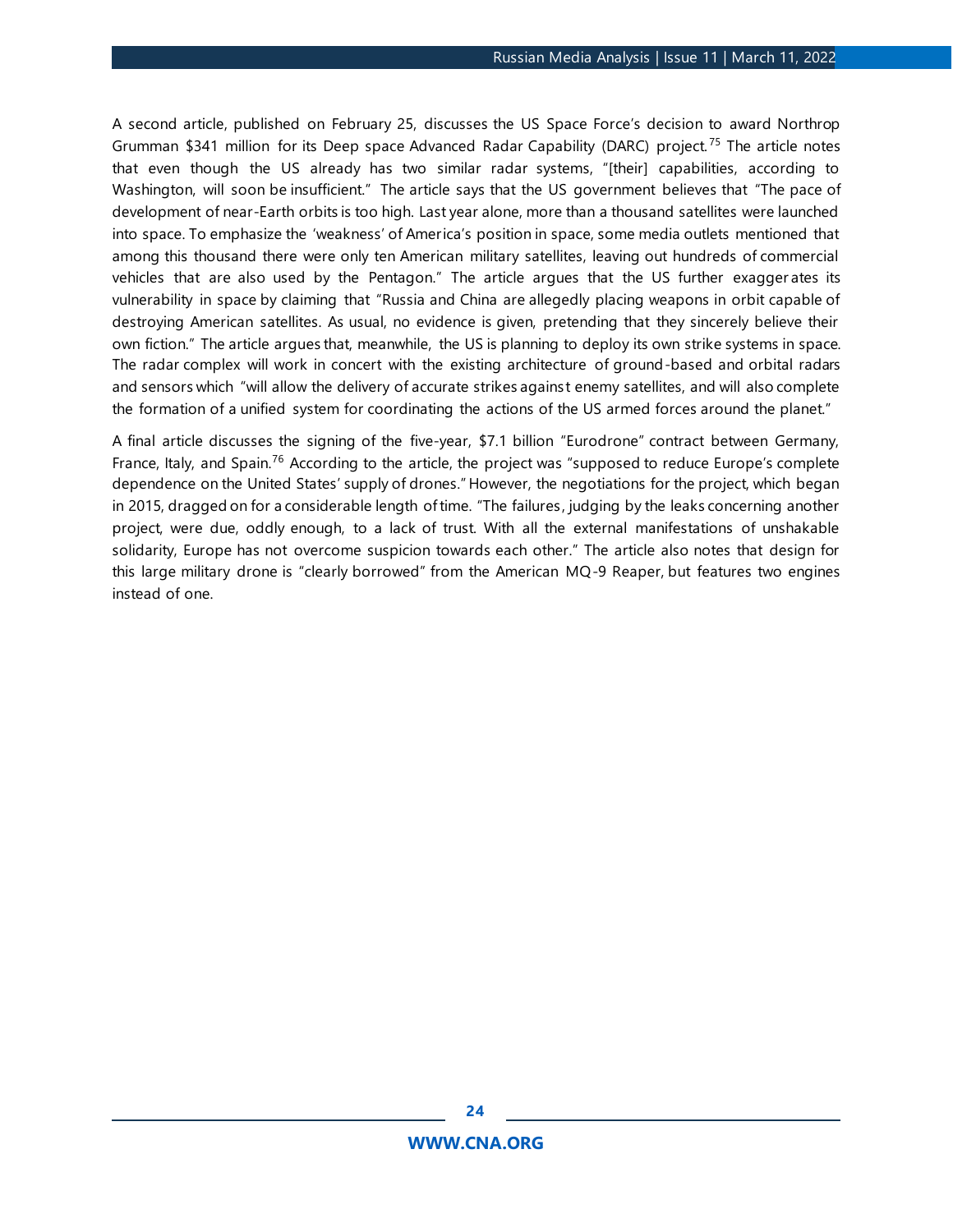# **LIST OF SOURCES**

- *Argumenty Nedeli*, a popular Moscow newspaper primarily focused on social and political issues.
- *BMPD*, the official blog of the Moscow-based Centre for the Analysis of Strategies and Technologies (CAST), an independent for-profit think tank focused on analysis of Russian defense issues.
- *Gazeta.ru*, a pro-government publication currently owned by the Rambler Media Group.
- Interfax, an independent Russian news agency. It was founded in 1989 as the first nongovernment-owned and -operated source of news in the Soviet Union and has remained independently owned since that time.
- *Izvestiya*, one of Russia's oldest and most respected newspapers, noted for its quality military coverage.
- *Krasnaya Zvezda*, official publication of the Russian Ministry of Defense.
- *Lenta.ru,* an online newspaper currently owned by the Rambler Media Group.
- *Nezavisimaia Gazeta*, a privately owned political and business daily known for quality reporting.
- *Nezavisimoe voennoe obozrenie*, a weekly military affairs supplement to *Nezavisimaya Gazeta*, a privately owned political and business daily known for quality reporting.
- *Novye Izvestiya*, an online-only publication that until 2016 was oppositional toward the Russian government but is now classified as patriotic in orientation.
- *Rossiyskaya Gazeta*, official daily of the government of Russia, the only one to publish texts of new laws, etc.
- TASS, the largest Russian news agency and one of the largest news agencies worldwide. It is operated by the Russian government.
- Topwar.ru, a website focused on providing quality coverage for military developments in Russia and worldwide.
- *Voenno-Promyshlennyi Kur'er,* a publication informing on developments in the military-industrial complex (funded by the defense industry).

# **ENDNOTES**

 $2$  "'Circumstances require decisive action' Putin announced a military operation to protect the Donbas: the main thing from the appeal" [«Обстоятельства требуют решительных действий» Путин объявил о военной операции по защите Донбасса: главное из обращения], Lenta, Feb. 24, 2022, https://lenta.ru/articles/2022/02/24/putin\_obrashenie/.

 $3$  "The big war that could not help but start" [Большая война, которая не могла не начаться], Topwar.ru, Feb. 25, 2022, https://topwar.ru/192597-bolshaja-vojna-kotoraja-ne-mogla-ne-nachatsja.html.

<sup>&</sup>lt;sup>1</sup> "Vladimir Putin: Our actions is self-defense from threats created against us and an even greater troubles than is taking place today" (Владимир Путин: Наши действия – это самозащита от создаваемых нам угроз и от ещё большей беды, чем та, что происходит сегодня), *Krasnaya Zvezda,* Feb. 25, 2022, http://redstar.ru/vladimir-putin-nashi-dejstviya-eto-samozashhita-ot-sozdavaemyh-nam-ugroz-i-oteshhyo-bolshej-bedy-chem-ta-chto-proishodit-segodnya/.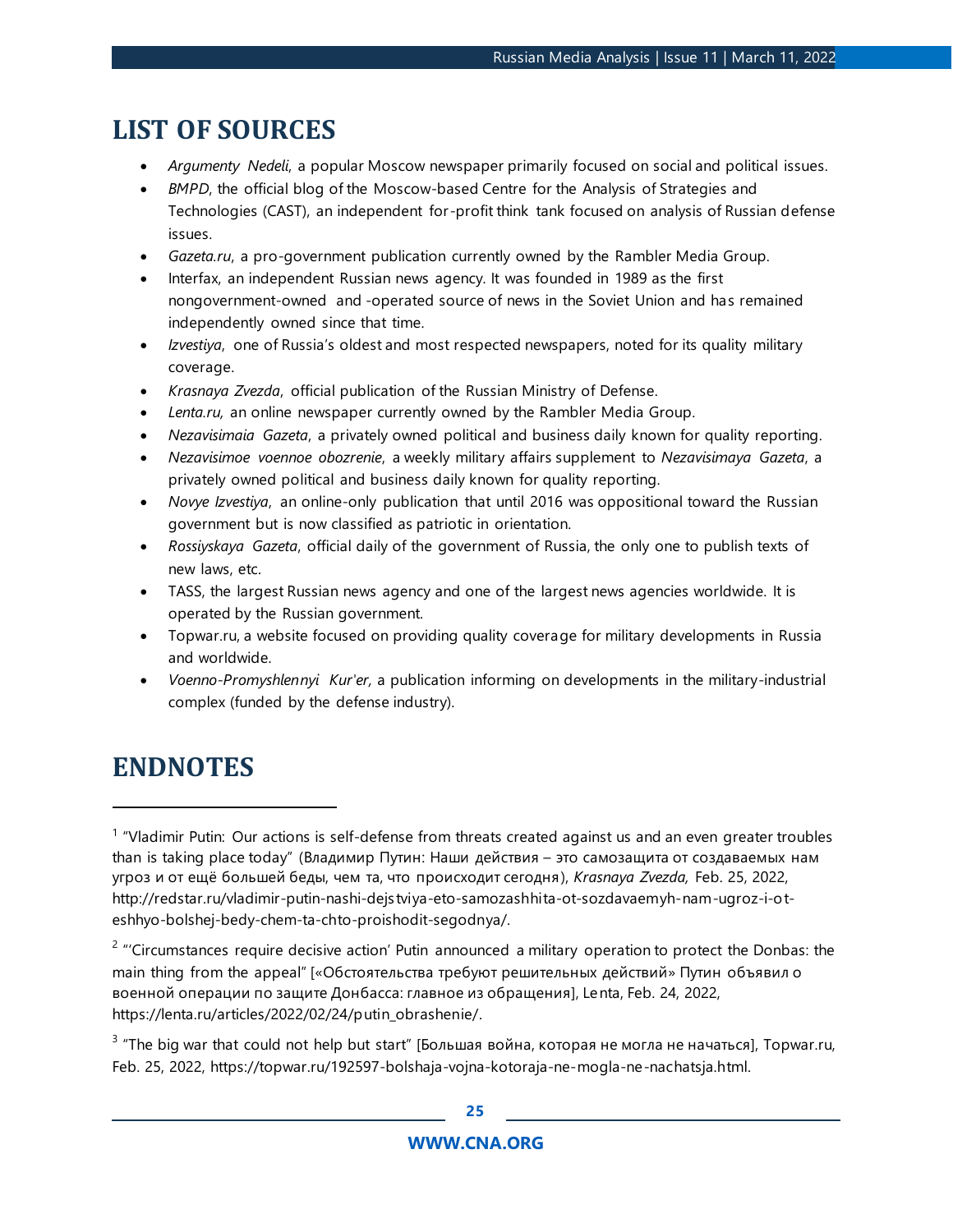<sup>4</sup> Aleksey Podberyozkin, "The West forced Russia to defend itself" [Запад вынудил Россию защищаться], *Krasnaya Zvezda*, Mar. 4, 2022.

 $5$  Oleg Grozniy, "The Russian army has a peacekeeping mission" [У Российской армии – миротворческая миссия], *Krasnaya Zvezda*, Mar. 4, 2022.

 $6$  Dmitry Semyonov, "Russia does not start wars. She finishes them" [Россия войны не начинает. Она их заканчивает], *Krasnaya Zvezda*, Mar. 2, 2022.

 $7$  "Ukraine from a "gentle calf" wanted to become a "rabid bull". To the beginning of the Russian special operation" [Украина из "ласкового теляти" захотела стать "бешеным быком". К началу спец операции России], Topwar.ru, Feb. 24, 2022, https://topwar.ru/192662-ukraina-iz-laskovogo-teljati-zahoteli-statbeshenym-bykom-k-nachalu-spec-operacii-rossii.html.

<sup>8</sup> Dmitry Semyonov, "Russia does not start wars. She finishes them" [Россия войны не начинает. Она их заканчивает], *Krasnaya Zvezda*, Mar. 2, 2022.

 $9$  Aleksey Podberyozkin, "The West forced Russia to defend itself" [Запад вынудил Россию защищаться], *Krasnaya Zvezda*, Mar. 4, 2022.

 $10$  A. Serdyuk, "The big war that could not help but start" [Большая война, которая не могла не начаться], Topwar.ru, Feb. 25, 2022, https://topwar.ru/192597-bolshaja-vojna-kotoraja-ne-mogla-nenachatsja.html.

<sup>11</sup> "The US and NATO are to blame': how the Russians relate to the special operation" [""Виноваты США и НАТО": как россияне относятся к спецоперации"], *Novye Izvestiya*, Mar. 4, 2022, https://newizv.ru /article/general/04-03-2022/vinovaty-ssha-i-nato-kak-rossiyane-otnosyatsya-k-spetsoperatsii.

<sup>12</sup> Aleksandr Samsonov, "Forward, to USSR 2.0" [Вперёд, в СССР-2], *Topwar.ru,* Feb. 23, 2022, https://topwar.ru/192563-vpered-v-sssr-2.html.

<sup>13</sup> Yevgeniy Fedorov, "Standing on the Ugra 2.0: what can be agreed with the West without war," [Стояние на Угре 2.0: о чем можно договориться с Западом без войны], *Topwar.ru,* Feb. 20, 2022, https://topwar.ru/192376-stojanie-na-ugre-20-o-chem-mozhno-dogovoritsja-s-zapadom-bez-vojny.html.

<sup>14</sup> Igor Dunaevsky, "Biden is scheduling the war" [Расписание войны составляет байден], *Rossiyskaya Gazeta*, Feb. 21, 2022.

<sup>15</sup> Viktor Krestyaninov, "Russia's victory in Ukraine is not science fiction" [Победа России на Украине – это не научная фантастика], *Argumenty Nedeli,* Feb. 21, 2022, https://argumenti.ru/politics /2022/02/760658.

<sup>16</sup> Sergey Kostin, "Destroy the outpost" [Разрушить форпост], *Rossiyskaya Gazeta*, Feb. 25, 2022.

<sup>17</sup> Yevgeniy Fedorov, "Erasing red lines" [Стирая «красные линии»], *Topwar.ru,* Feb. 26, 2022, https://topwar.ru/192747-stiraja-krasnye-linii.html.

<sup>18</sup> Vladimir Yevseyev, "Illusions of a unipolar world" [Иллюзии однополярного мира], *Izvestiya,* Mar. 2, 2022, https://iz.ru/1298783/vladimir-evseev/illiuzii-odnopoliarnogo-mira.

 $19$  Nikita Folomov, "The US insists on negotiations with Russia. What goals do they pursue" [США настаивают на переговорах с Россией. Какие цели они преследуют], *Gazeta.ru,* Mar. 4, 2022, https://www.gazeta.ru/politics/2022/03/04/14599717.shtml.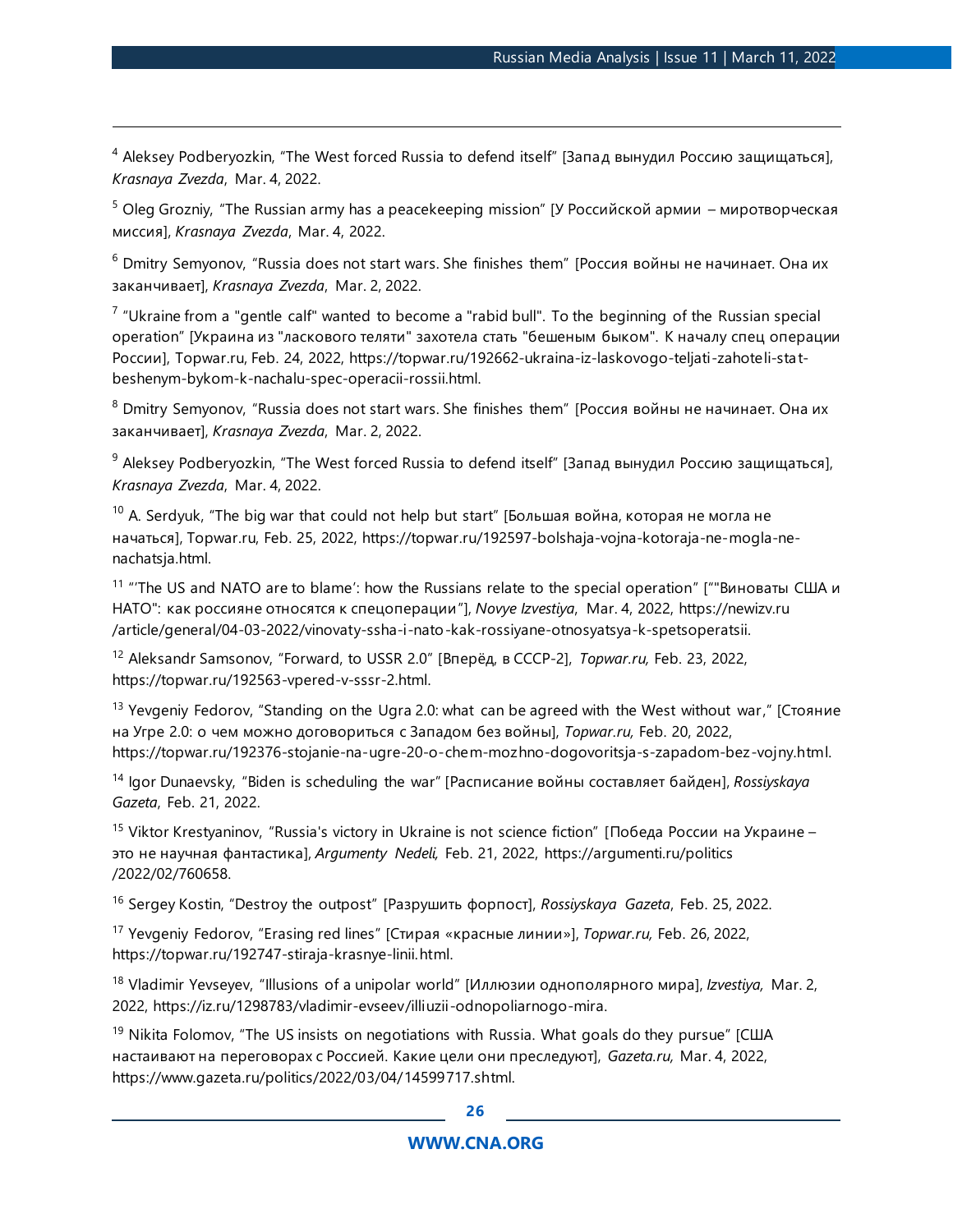<sup>20</sup> Andrey Mitrofanov, "Make the US to give up inflicting a surprise disarming strike" (Заставить США отказаться от нанесения внезапного обезоруживающего удара), Topwar.ru, Feb. 23, 2022, https://topwar.ru/192514-zastavit-ssha-otkazatsja-ot-nanesenija-vnezapnogo-obezoruzhivajuschegoudara.html.

<sup>21</sup> "Strategic complexes in action, Ukraine is entering the path of Pyongyang, a dangerous bridge" (Стратегические комплексы в действии, Украина встает на путь Пхеньяна, опасный понтон), *Nezavisimoe Voennoe Obozrenie,* Feb. 25, 2022, https://nvo.ng.ru/nvoweek/2022-02- 24/2\_1178\_week.html.

 $22$  Irina Alshaeva, "NATO immediately started saying that they have no aggressive intentions against Russia" (В НАТО сразу стали стремительно заявлять, что у них нет агрессивных намерений против России), *Gazeta.ru,* Feb. 28, 2022, https://www.gazeta.ru/army/2022/02/28/14585581.shtml.

 $23$  "Russian deterrence forces have initiated combat duty with increased manning" (Силы сдерживания ВС России приступили к несению боевого дежурства усиленным составом), TASS, Feb. 28, 2022, https://tass.ru/armiya-i-opk/13897773.

<sup>24</sup> "The US sees a training flight of a doomsday plane" (В США зафиксировали тренировочный полетсамолета Судного дня), *Novye Izvestiya,* Mar. 3, 2022, https://newizv.ru/news/world/03-03-2022/vssha-zafiksirovali-trenirovochnyy-polet-samoleta-sudnogo-dnya.

<sup>25</sup> Elnar Baynazarov, "NATO's foreign military presence destabilizes the situation in Europe" [Иностранное военное присутствие НАТО дестабилизирует обстановку в Европе], *Izvestiya,* Feb. 21, 2022, https://iz.ru/1293470/elnar-bainazarov/inostrannoe-voennoe-prisutstvie-nato-destabiliziruet-obstanovkuv-evrope

<sup>26</sup> Aleksandr Gasyuk, "The doors were opened with bombs" [Двери открывали бомбами], *Rossiyskaya Gazeta,* Mar. 1, 2022.

 $27$  "Troops in Transnistria put on alert due to risk of NATO attack" [Войска в Приднестровье переведены в боевую готовность из-за риска нападения НАТО], *Novye Izvestiya,* Feb. 23, 2022, https://newizv.ru/news/army/23-02-2022/voyska-v-pridnestrovie-perevedeny-v-boevuyu-gotovnost-izza-riska-napadeniya-nato.

 $28$  Vladimir Mukhin, "Internationalization of conflict in Ukraine could lead to clash with NATO" [Интернационализация конфликта в Украине может привести к столкновению с НАТО], *Nezavisimaya Gazeta,* Mar. 1, 2022, https://www.ng.ru/armies/2022-03-01/3\_8382\_ukraine.html.

<sup>29</sup> Ivan Polovinin, "'On the Baltic Sea, everyone will become our opponents if Finland joins NATO'" ["«Ha Балтийском море все станут нашими противниками, если Финляндия войдет в НАТО»"], *Gazeta.ru*, Mar. 7, 2022, https://www.gazeta.ru/politics/2022/03/07/14602741.shtml?updated.

<sup>30</sup> Nikita Folomov, "'NATO's presence in Kosovo will complicate the resolution of the conflict" ["«Присутствие НАТО в Косово усложнит урегулирование конфликта»"] *Gazeta.ru*, Feb. 28, 2022, https://www.gazeta.ru/politics/2022/02/28/14584123.shtml?updated.

<sup>31</sup> Vladimir Ivanov, "Unacceptable Membership" ["Неприемлемое членство"], *Nezavisimoe Voennoe Obozrenie*, Feb. 25, 2022, https://nvo.ng.ru/nvo/2022-02-24/2\_1178\_membership.html

**27** <sup>32</sup> Valeria Masterov, "Poland Becomes a Springboard for NATO Rapid Reaction Forces" [Польша становится плацдармом сил НАТО быстрого реагирования], *Nezavisimaya gazeta,* Mar. 1, 2022, https://www.ng.ru/world/2022-03-01/6\_8382\_poland.html.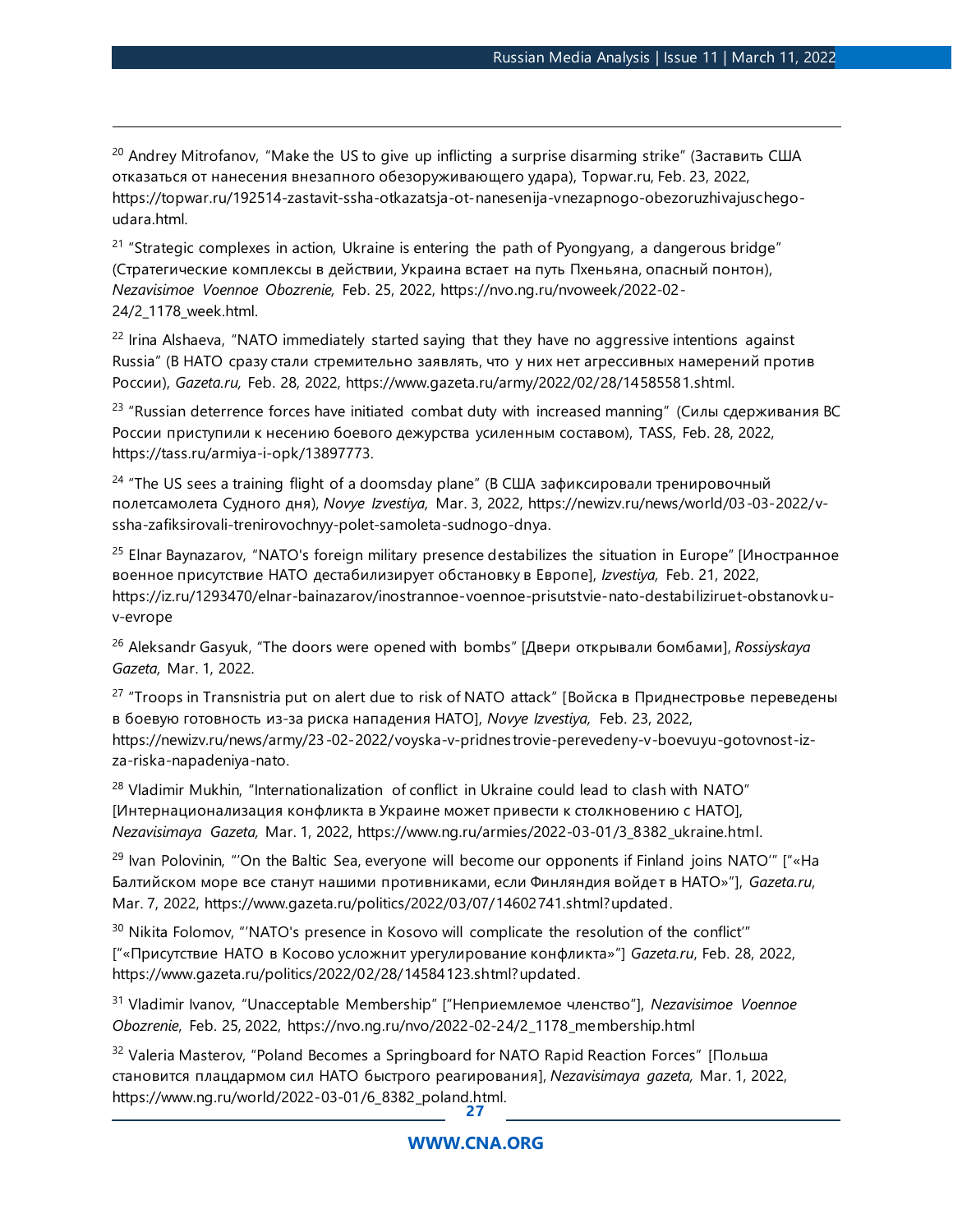<sup>33</sup> Alexander Sychev, "Which Combat Aircrafts will be Delivered to Ukraine by the EU and NATO" [Какие боевые самолеты поставят в Украину Евросоюз и НАТО], *Noviye Izvestia,* Feb. 28, 2022, https://newizv.ru/news/army/28-02-2022/kakie-boevye-samolety-postavyat-v-ukrainu-evrosoyuz-i-nato.

<sup>34</sup> Alexander Shirokorad, "Donbas Needs a Long Arm" [Донбассу нужна «длинная рука»], *Nezavisimoe Voennoe Obozrenie,* Feb. 25, 2022, https://nvo.ng.ru/realty/2022-02-24/10\_1178\_situation.html.

<sup>35</sup> Vladimir Ivanov, "Expand at Any Cost" [Расширение любой ценой], *Nezavisimoe Voennoe Obozrenie,* Feb. 25, 2022, https://nvo.ng.ru/realty/2022-02-24/11\_1178\_extension.html.

<sup>36</sup> Yuferev Sergey, "American Scouts in the Ukrainian Sky" [американские разведчики в украинском небе], *Topwar.ru,* Feb. 20, 2022, https://topwar.ru/192382-amerikanskie-razvedchiki-v-ukrainskomnebe.html.

<sup>37</sup> "Western Military Assistance to Ukraine" [Западная военная помощь Украине], BMPD blog*,* Mar. 2, 2022, https://bmpd.livejournal.com/4492909.html.

<sup>38</sup> Ryabov Kirill, "Foreign Aircraft for Ukraine: There Will be No Deliveries" [Иностранные самолеты для Украины: поставок не будет], *Topwar.ru*, Mar. 2 2022, https://topwar.ru/192926-inostrannye-samoletydlja-ukrainy-postavok-ne-budet.html.

<sup>39</sup> Ryabov Kirill, "Foreign Weapons for Ukraine: Deliveries and Plans for the Last Day" [Иностранное вооружение для Украины: поставки и планы последних дней], *Topwar.ru*, Mar. 4, 2022, https://topwar.ru/193035-inostrannoe-vooruzhenie-dlja-ukrainy-postavki-i-plany-poslednih-dnej.html.

<sup>40</sup> Alexander Staver, "Again Against Familiar Faces: CSSF—Conflict, Prevention, Stability and Security Promotion Foundation" [Опять против нас знакомые лица. CSSF – Фонд предотвращения конфликтов, содействия стабильности и безопасности], *Topwar.ru*, Mar. 4, 2022, https://topwar.ru/192989-opjatprotiv-nas-znakomye-lica-cssf-fond-predotvraschenija-konfliktov-sodejstvija-stabilnosti-ibezopasnosti.html.

<sup>41</sup> "Union Against Russia: What Will EU Membership Give Ukraine" [союз против России что даст украине членство в ЕС], *Gazeta.ru*, Mar. 01, 2022, https://www.gazeta.ru/politics/2022/03/01/14589259.shtml.

<sup>42</sup> Will Ukraine Join NATO and the EU? [войдет ли украине в НАТО или ЕС], *Novye Izvestia,* Feb. 25, 2022. https://newizv.ru/news/society/25-02-2022/voydet-li-ukraina-v-nato-i-es.

<sup>43</sup> "'European Officials Want an Immediate Solution.' Kyiv and Tbilisi Asked to Join the EU," [«Еврочиновники хотят немедленного решения». Киев и Тбилиси попросились в ЕС], *Gazeta.ru*, Mar. 2, 2022, Gazeta.ru, https://www.gazeta.ru/politics/2022/03/03/14592403.shtml.

<sup>44</sup> Evgeny Fedorov, "Economic Special operation: How Sanctions Will Affect Russia and Enemy States" [Экономическая спецоперация: как санкции отразятся на России и вражеских государствах], Topwar.ru*,* Mar. 4, 2022, https://topwar.ru/192984-jekonomicheskaja-specoperacija-kak-sankciiotrazjatsja-na-rossii-i-vrazheskih-gosudarstvah.html.

<sup>45</sup> Vladimir Vasiliev, "Americans Abandoned Europe" [АМЕРИКАНЦЫ КИНУЛИ ЕВРОПУ], *Voenno Promishlenni Kyrer,* Mar. 1, 2022, https://vpk-news.ru/articles/65991.

<sup>46</sup> Roman Skomorokhov, "Europe, What Are We to Do With You?" [Европа что нам с тобой делать?], Topwar.ru, Mar. 5, 2022, https://topwar.ru/193076-evropa-chto-nam-s-toboj-delat.html.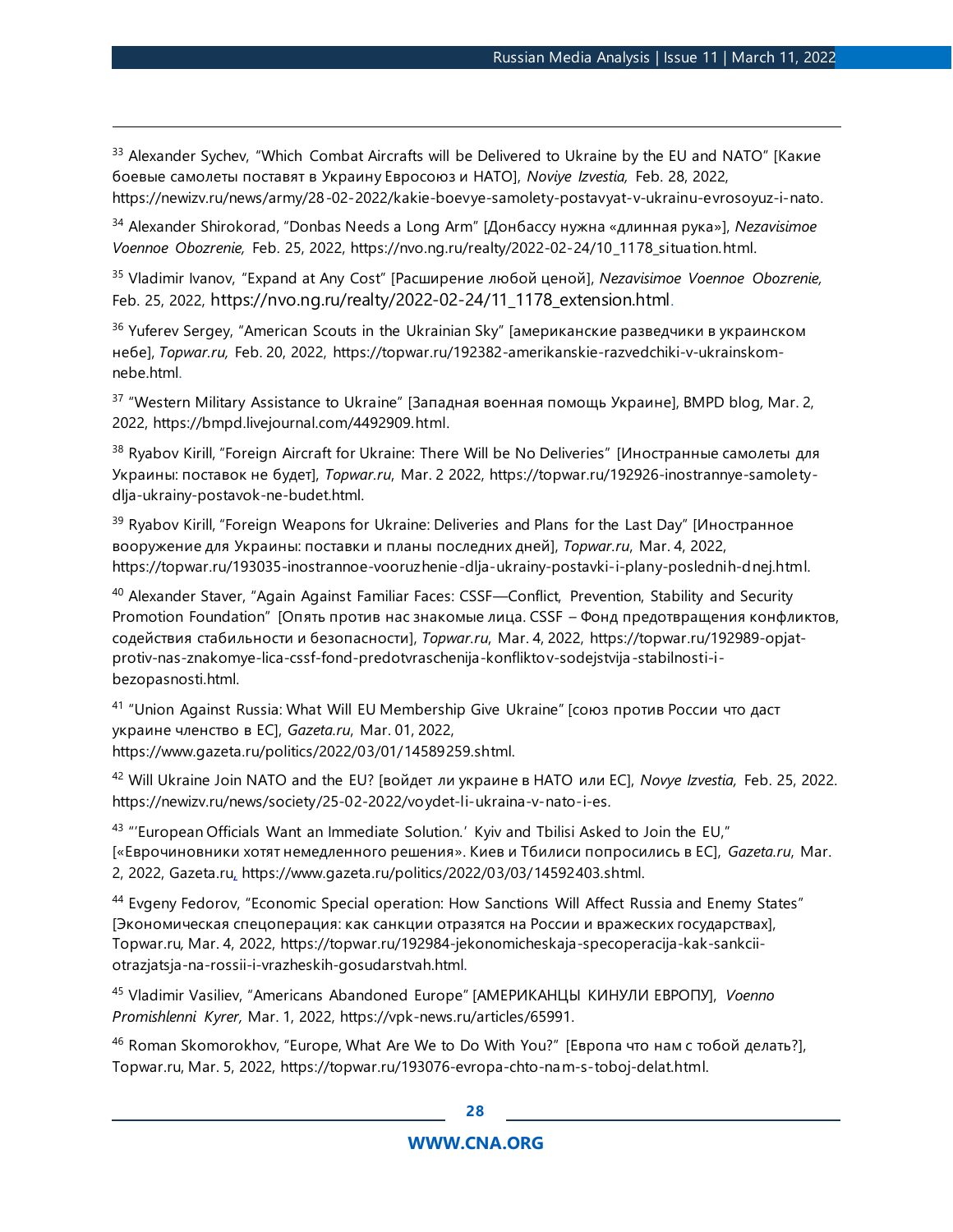<sup>47</sup> "Impact of Sanctions on Russian Civil Shipbuilding" [Влияние санкций на российское гражданское судостроение], BMPD blog, Mar. 3, 2022, https://bmpd.livejournal.com/4493162.html.

<sup>48</sup> Oleg Panteleev, "How to Stay in the Sky" [КАК УДЕРЖАТЬСЯ В НЕБЕ?], *Aviaport.ru,* Feb. 27, 2022, https://www.aviaport.ru/news/2022/02/27/710779.html, "EU Sanctions Against the Russian Aviation Industry" [Санкции Европейского Союза против российской авиационной отрасли], BMPD blog*,* Feb. 27, 2022, https://bmpd.livejournal.com/4491365.html.

<sup>49</sup> Katerina Terekhova and Alexey Dertev, "Prohibition on Development: How Russian Technologies Will Survive Without Semiconductors" [Запрет на развитие: как российские технологии выживут без полупроводников], *Forbes.ru,* Mar. 4, 2022, https://www.forbes.ru/tekhnologii/457563-zapret-na-razvitiekak-rossijskie-tehnologii-vyzivut-bez-poluprovodnikov.

<sup>50</sup> Alexander Staver, "The Next Hellish Sanctions or Western Hysteria?" [Очередные адские санкции или истерика Запада], Topwar.ru, Mar. 1, 2022, https://topwar.ru/192838-ocherednye-adskie-sankcii-iliisterika-zapada.html.

<sup>51</sup> "Again About Sanctions and Again About SWIFT—What Russia Should Not be Afraid Of" [Снова про санкции и снова про SWIFT – чего должна бояться не Россия], Topwar.ru, Feb. 24, 2022, https://topwar.ru/192544-snova-pro-sankcii-i-snova-pro-swift-chego-dolzhna-bojatsja-ne-rossija.html.

<sup>52</sup> Roman Skomorokhov, "What else was Russia NOT afraid of?" [Чего еще НЕ боялась Россия?], Topwar.ru*,* Feb. 25, 2022, https://topwar.ru/192701-chego-esche-ne-bojalas-rossija.html.

<sup>53</sup> Konstantin Strigunov, "Everything is just starting" [Все только начинается], *Voenno-promyshlennyi kur'er,* Mar. 1, 2022, https://vpk-news.ru/articles/65995.

<sup>54</sup> Konstantin Sivkov, "Augean cabinets" [Авгиевы кабинеты], *Voenno-promyshlennyi kur'er,* Mar. 1, 2022, https://vpk-news.ru/articles/65993.

<sup>55</sup> Kirill Ryabov, "New Polish Defense Law. On the eve of consideration and adoption" ["Новый польский закон об обороне. Накануне рассмотрения и принятия"], Topwar.ru, Feb. 25, 2022, https://topwar.ru/192687-novyj-polskij-zakon-ob-oborone-nakanune-rassmotrenija-i-prinjatija.html.

<sup>56</sup> Valery Masterov, "Warsaw will meet the leaders of the 'Bucharest Nine' with increased combat readiness" ["Варшава встретит лидеров "бухарестской девятки" повышенной боеготовностью"], *Gazeta.ru*, Feb. 24, 2022, https://www.ng.ru/world/2022-02-24/6\_8379\_poland.html.

<sup>57</sup> Anton Khodasevich, "Minsk sets conditions for NATO" ["Минск ставит условия НАТО"], *Nezavisimaya Gazeta*, Feb. 21, 2022, https://www.ng.ru/cis/2022-02-21/5\_8377\_belorussia.html.

58 Maksim Ermolov, "'Under Erdogan, the West will not be able to break Turkey': why Ankara abandoned sanctions against Russia" ["«При Эрдогане Запад сломить Турцию не сможет»: почему Анкара отказалась от санкций против России"], *Gazeta.ru*, Mar. 2, 2022, https://www.gazeta.ru/politics /2022/03/02/14592817.shtml?updated

<sup>59</sup> Vladimir Yeranosyan, "Deceptive Calm" [Обманчивый штиль], *Voenno-Promyshlennyi Kur'er*, Feb. 23, 2022, https://vpk-news.ru/articles/65890.

<sup>60</sup> "Turkey justifies itself: Bayraktar in Ukraine is a business, not a military aid" [Турция оправдывается: Bayraktar на Украине - это бизнес, а не военная помощь], *Novye Izvestiya*, Mar. 4, 2022, https://newizv.ru/news/business/04-03-2022/turtsiya-opravdyvaetsya-bayraktar-na-ukraine-eto-biznes-ane-voennaya-pomosch.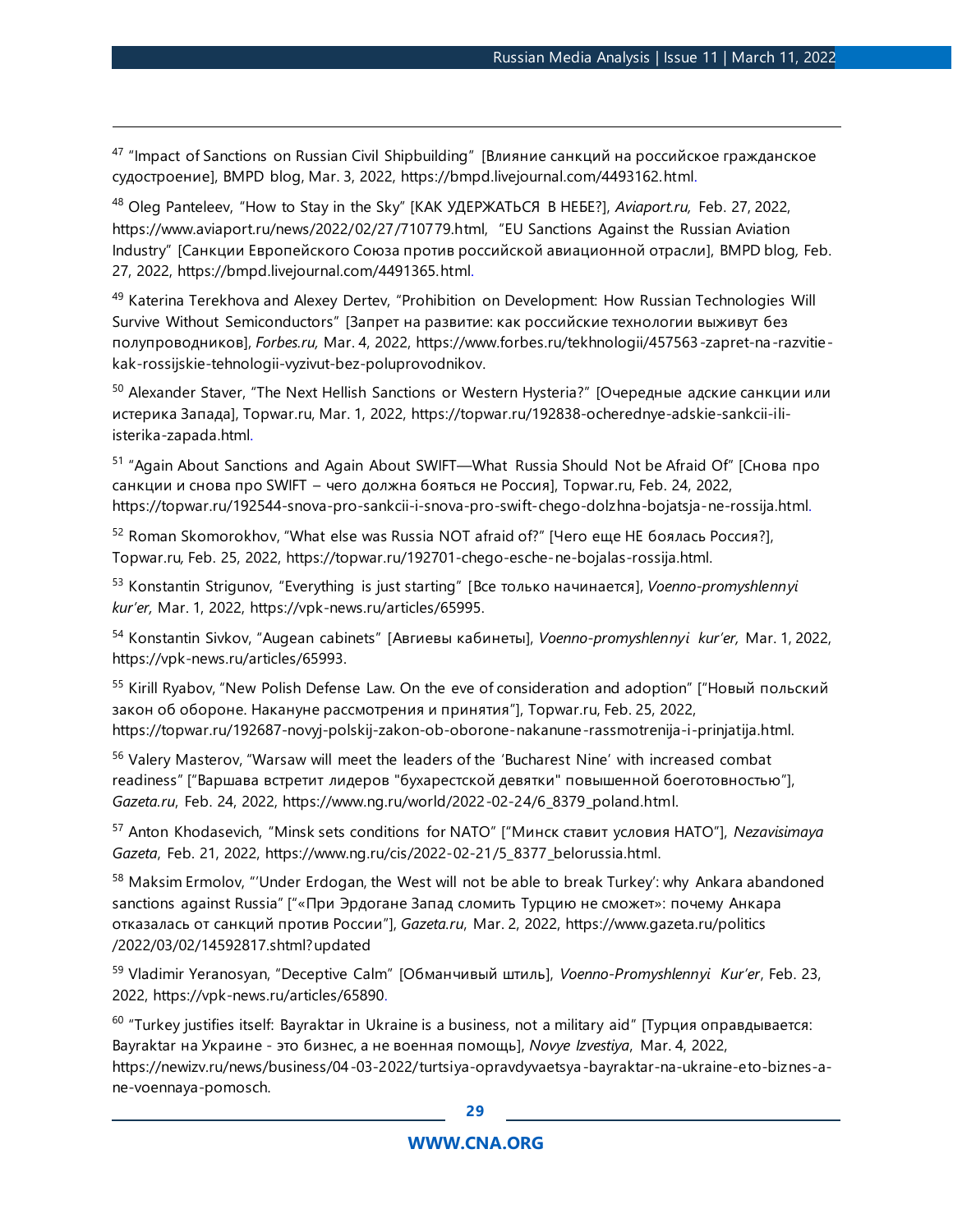$61$  Valentin Kasatonov, "Pentagon's biolabs and the special military operation in Ukraine" [Биолаборатории Пентагона и специальная военная операция на Украине], *Sovetskaya Rossia,* Mar. 1, 2022, https://www.fondsk.ru/news/2022/02/25/biolaboratorii-pentagona-i-specialnaja-voennajaoperacia-na-ukraine-55647.html.

<sup>62</sup> Evgeniy Fedorov, "American biolabs in Ukraine: the end of history" [Американские биолаборатории Украины: конец истории], *Topwar.ru,* Mar. 1, 2022, https://topwar.ru/192839-amerikanskiebiolaboratorii-ukrainy-konec-istorii.html.

<sup>63</sup> Vladimir Skosyrev, "Beijing does not want to support Moscow at the expense of ties with the United States" ["Пекин не хочет поддерживать Москву в ущерб связям с США"], *Nezavisimaya Gazeta*, Feb. 21, 2022, https://www.ng.ru/world/2022-02-21/6\_8377\_china.html.

 $64$  "China urges US to sever all official contact with Taiwan" ["Китай требует от США разорвать все официальные контакты с Тайванем"], *Novye Izvestiya*, Mar. 1, 2022, https://newizv.ru/news/world/01- 03-2022/kitay-trebuet-ot-ssha-razorvat-vse-ofitsialnye-kontakty-s-tayvanem.

<sup>65</sup> Evgeny Fedorov, "Ukrainian precedent: will China decide to return Taiwan" [Украинский прецедент: решится ли Китай на возврат Тайваня], *Topwar.ru*, Mar. 3, 2022, https://topwar.ru/192924-ukrainskijprecedent-reshitsja-li-kitaj-na-vozvrat-tajvanja.html.

<sup>66</sup> Aleksandr Stepanov, "Poker a la Nicaragua" [Покер по-никарагуански], *Nezavisimoe Voennoe Obozrenie*, Mar. 3, 2022, https://nvo.ng.ru/nvo/2022-03-03/8\_1179\_poker.html

<sup>67</sup> Aleksandr Bartosh, "Global hybrid warfare in US and NATO strategy" [Мировая гибридная война в стратегии США и НАТО], *Nezavisimoe Voennoe Obozrenie,* Feb. 25, 2022, https://nvo.ng.ru/concepts /2022-02-24/1\_1178\_strategy.html.

<sup>68</sup> Vladimir Fedorov, "DARPA is interested in the brain" [DARPA интересуется мозгом...], *Krasnaya Zvezda,*  Feb. 21, 2022, http://redstar.ru/darpa-interesuetsya-mozgom/.

<sup>69</sup> Sergey Korotkov, "Arsenal of mental aggression" [Арсенал ментальной агрессии], *Voenno-Promyshlennyi Kur'er,* Mar. 1, 2022, https://vpk-news.ru/articles/65990.

<sup>70</sup> Leontiy Shevtsov, "Time to sacrifice Europe" [Время жертвовать Европой], *Voenno-Promyshlennyi Kur'er,* Марч 1, 2022, https://vpk-news.ru/articles/65992.

 $71$ Alexander Sychev, "Lady of the Seas: By 2045, the United States is going to build at least 500 warships" [Владычица морей: к 2045 году США собираются построить не менее 500 военных кораблей], *Novye Izvestiya*, Feb. 22, 2022, https://newizv.ru/news/army/22-02-2022/vladychitsa-morey-k-2045-godu-sshasobirayutsya-postroit-ne-menee-500-voennyh-korabley.

<sup>72</sup> Konstantin Sivkov, "Equipment is growing, efficiency is falling" [Оснащенность растет, эффективность падает], *Voennie Promyshlennyy Kurier,* Feb. 21, 2022, https://vpk-news.ru/articles/65888.

<sup>73</sup> Alexander Khramchikhin, "US air defense: from 'Shrub' to 'Stinger'" [ПВО США: от «Кустарника» до «Жала»], *Voennie Promyshlennyy Kurier*, Feb. 21, 2022, https://vpk-news.ru/articles/65881.

 $74$  "Large, underwater, unmanned: the US Navy showed a drone submarine" [Большой, подводный, беспилотный: ВМС США показали субмарину-дрон], *Novye Izvestiya,* Feb. 21, 2022, https://newizv.ru/news/army/21-02-2022/bolshoy-podvodnyy-bespilotnyy-vms-ssha-pokazali-submarinudron.